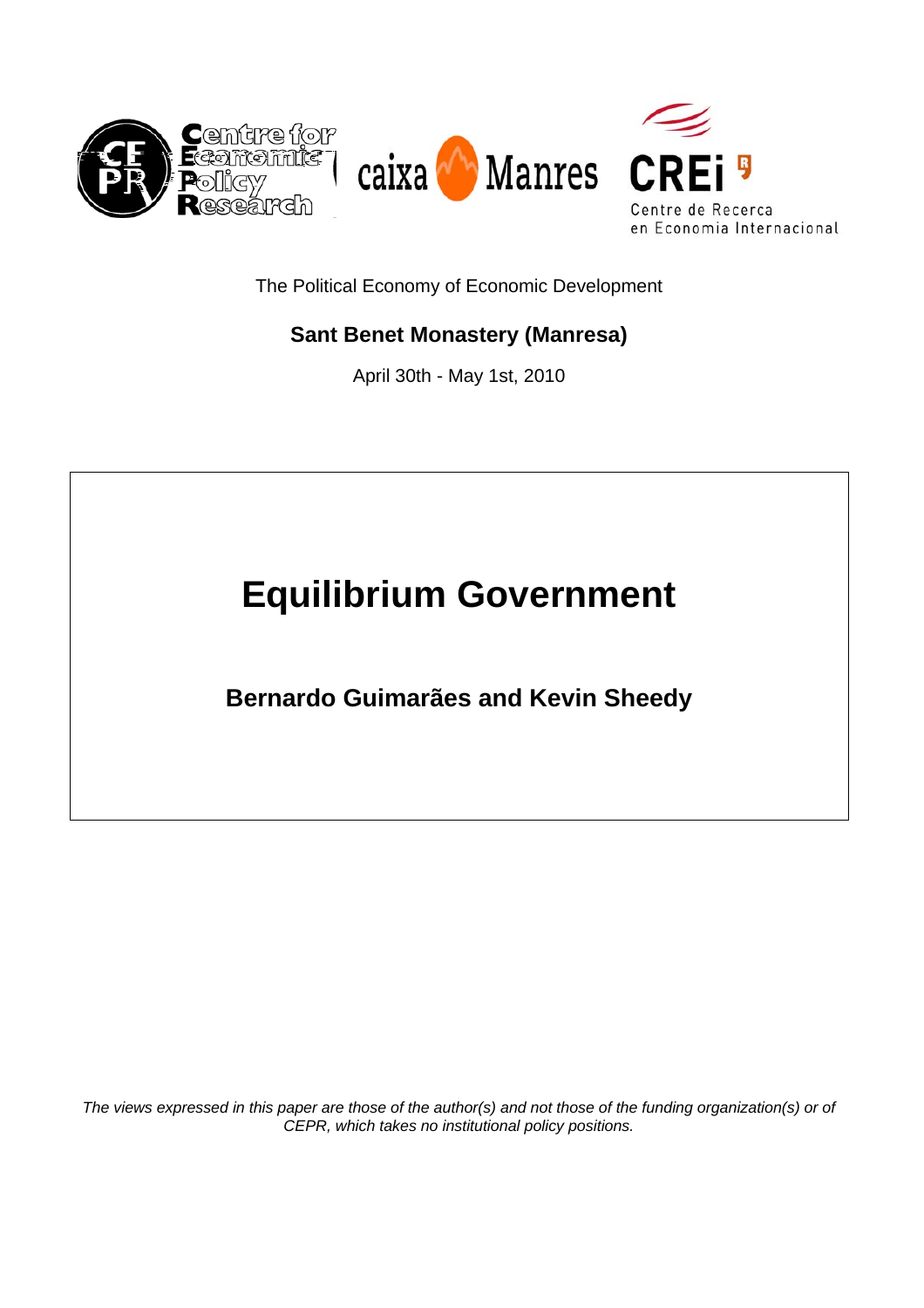# A model of equilibrium institutions<sup>∗</sup>

Bernardo Guimaraes<sup>†</sup> Kevin D. Sheedy London School of Economics

> 22nd April 2010 Preliminary

#### Abstract

In an environment populated by ex-ante identical agents, institutions (the "rules of the game") are set to maximize payoffs of those individuals in power. They are constrained by the threat of rebellion, where the rebels would be similarly constrained by further threats. Equilibrium institutions are the fixed point of this constrained maximization problem. With the possibility of private investment and the threat of government expropriation, power is shared among a larger group of people. Endogenously, this enables the group in power to act as government committed to protection of property rights, which would otherwise be time inconsistent. But since sharing power implies sharing rents, capital taxation is inefficiently high.

JEL CLASSIFICATIONS: D7: H1: H2: O1: P4.

Keywords: government; political economy; public goods; capital taxation; time inconsistency.

<sup>∗</sup>We thank Erik Eyster, Carlos Eduardo Goncalves, Ethan Ilzetzki, Per Krusell, Andrea Prat, Ronny Razin and seminars participants at Central European University, the Institute for International Economic Studies and LSE for helpful comments.

<sup>†</sup>Corresponding author: Department of Economics, London School of Economics and Political Science, Houghton Street, London, WC2A 2AE, UK. Tel: +44 207 955 7502, Fax: +44 207 955 6592, Email: [b.guimaraes@lse.ac.uk](mailto:b.guimaraes@lse.ac.uk), Website: <http://personal.lse.ac.uk/guimarae>.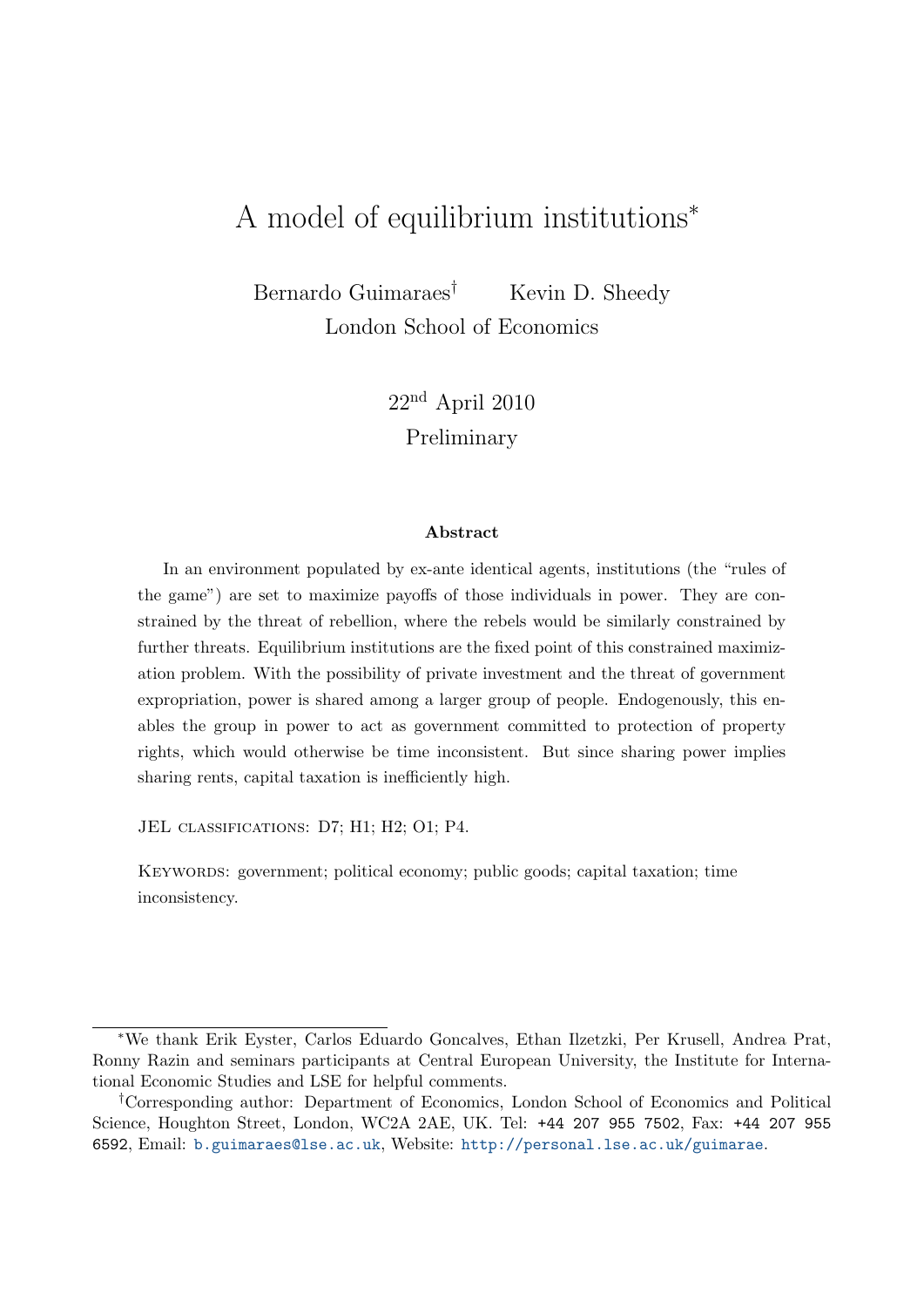<span id="page-2-1"></span>And Samuel told all the words of the LORD unto the people that asked of him a king.

And he said, This will be the manner of the king that shall reign over you: He will take your sons, and appoint them for himself, for his chariots, and to be his horsemen; and some shall run before his chariots. . . .

And he will take your daughters to be confectionaries, and to be cooks, and to be bakers.  $\dots$ 

He will take the tenth of your sheep: and ye shall be his servants.

And ye shall cry out in that day because of your king which ye shall have chosen you; and the LORD will not hear you in that day.

Nevertheless the people refused to obey the voice of Samuel; and they said, Nay; but we will have a king over us;

That we also may be like all the nations; and that our king may judge us, and go out before us, and fight our battles.

1 Samuel 8:10–20

# 1 Introduction

Institutions are defined by [North](#page-31-0) [\(1990\)](#page-31-0) as the "rules of the game", or the "humanly devised constraints that shape human interaction". Differences in institutions go a long way in explaining the huge disparities in income across the globe as they affect incentives for agents to invest, produce and exchange.<sup>[1](#page-2-0)</sup> This paper studies the institutions that arise in a world where those in power can establish rules for their own benefit, but are constrained by the threat of conflict. The model is then put to work to understand the institutions that emerge when private investment is possible but requires institutions that prevent expropriation of its fruits.

Institutions determine who is in power (the "incumbent army") and how output is distributed among individuals both inside the army and those outside (the "producers"). The institutions are determined to maximize the payoffs of individuals in the group that holds power. Institutions can be destroyed by a "rebellion", which makes way for the building of new ones. But rebellions are costly, reflecting the fact that conflict is costly. Importantly, the threat of conflict comes not just from outside the group in power: members of the incumbent army can defect from the government and take part in a rebellion. The cost of conflict for rebels is proportional to the number of individuals in the incumbent army who do not defect.

All individuals are ex-ante identical and self-interested. Thus, the notion of equilibrium institutions is independent of the competence, benevolence, or factional affiliation of the individuals comprising the ruling group. After any group takes power, there are always further opportunities for rebellions. Hence, once a rebellion has succeeded in replacing the government, the rebels will have the same objectives and face the same constraints as the army formerly in

<span id="page-2-0"></span><sup>1</sup>For example, see [\(North and Weingast,](#page-31-1) [1989\)](#page-31-1), [Engerman and Sokoloff](#page-29-0) [\(1997\)](#page-29-0), [Hall and Jones](#page-30-0) [\(1999\)](#page-30-0) and [Acemoglu, Johnson and Robinson](#page-29-1) [\(2005\)](#page-29-1).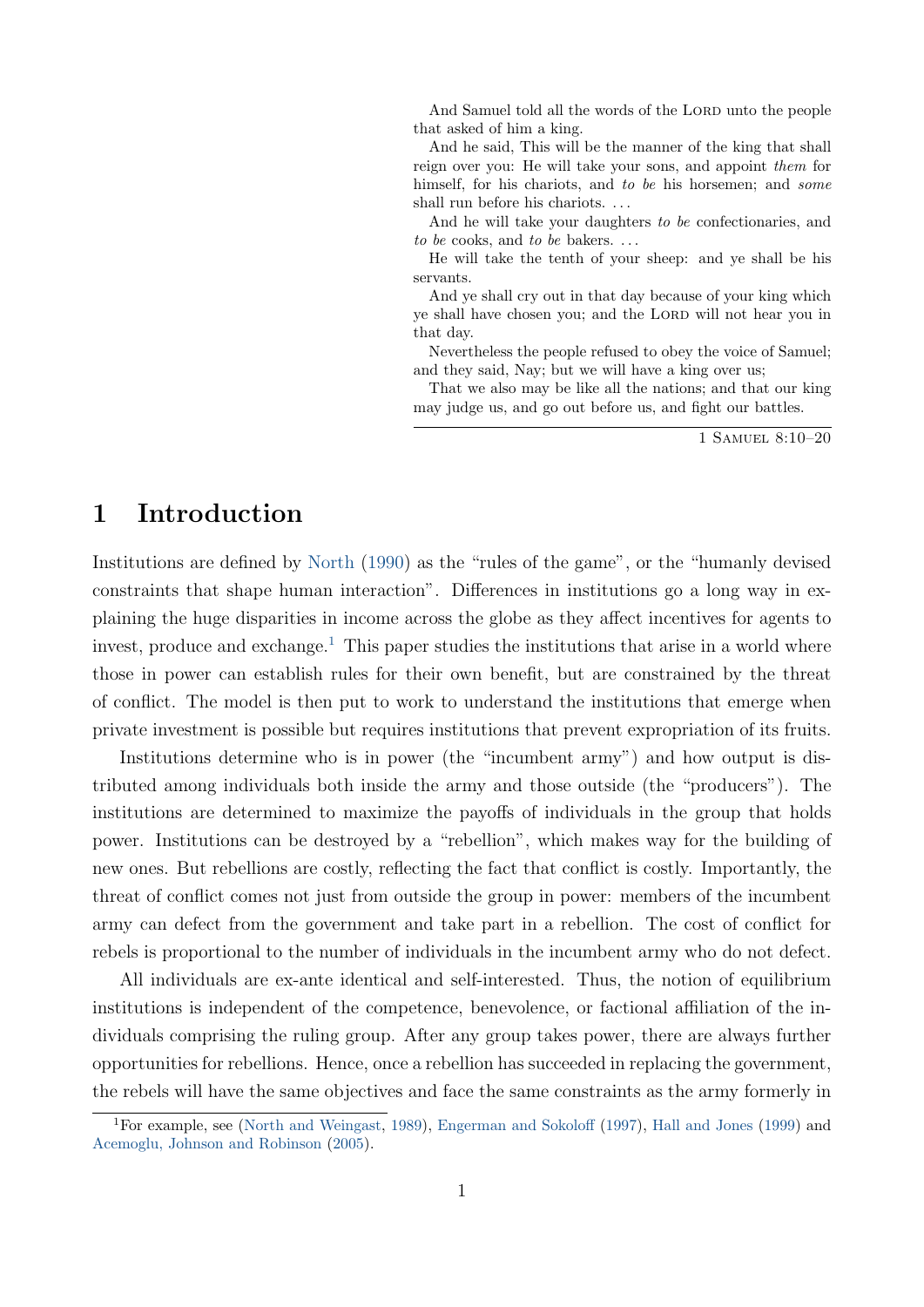<span id="page-3-0"></span>power. As in George Orwell's Animal Farm, there is no intrinsic difference between the "men" and the "pigs", but in equilibrium, some individuals will be "more equal" than others.

The model assumes that the institutions established by the incumbent army determine the allocation of resources once production has taken place. But how would those institutions manage to affect the allocation of goods ex post? As pointed out by [Basu](#page-29-2) [\(2000\)](#page-29-2) and [Mailath,](#page-30-1) [Morris and Postlewaite](#page-30-1) [\(2001\)](#page-30-1), laws and institutions do not change the physical nature of the game, all they can do is affect how agents coordinate on some pattern of behaviour. But in reality, laws and institutions are seen to have a strong impact on behaviour, and this feature must be present in any model of institutions.

The view of this paper is similar to the application of [Schelling'](#page-31-2)s [\(1960\)](#page-31-2) notion of focal points in the organization of society, as put forward by [Myerson](#page-30-2) [\(2009\)](#page-30-2). The "rules of the game" are self-enforcing as long as society coordinates on punishing whomever deviates from the rules — and whomever deviates from punishing the deviators. For example, if the laws specify how much an individual must pay or receive from another, and if both expect to be harshly punished if they fail to comply (along with any "higher-order" deviators) then the laws will be self enforcing.

Following this, theorizing about institutions is theorizing about (i) how rules (or focal points) are chosen, and (ii) how rules can change. For example, [Myerson](#page-30-3) [\(2004\)](#page-30-3) explores the idea of justice as a focal point influencing the allocation of resources in society. This paper takes a more cynical view towards our fellow human beings. Here, the individuals in power choose the laws and institutions to maximize their own payoffs, and those institutions can only be destroyed by a rebellion — wiping out the old institutions, and making way for new ones. There is no modelling of the post-production game. The model is thus about the incentives for creating and destroying institutions, and has nothing to say on the "technology of building institutions". Although the latter might be important, we believe that the former is the main factor in explaining the key differences in institutions across the world.

In the model, it is not conflict per se, but rather the threat of conflict that shapes institutions by constraining the actions of those in the incumbent army. No conflict occurs in equilibrium owing to the absence of uncertainty in the conflict technology and the actions of individuals.

The incentives to rebel depend on what members of a new incumbent army can extract once in power, which is also true of rebellions against the rebels, and so on. Given that all individuals are ex-ante identical, there is no fundamental reason why different institutions would be chosen following a rebellion, so the paper focuses on Markovian equilibria. The equilibrium institutions are thus the fixed point of the constrained maximization problem of the group in power subject to the threat of rebellion, where the rebels would be similarly constrained by further threats of rebellion.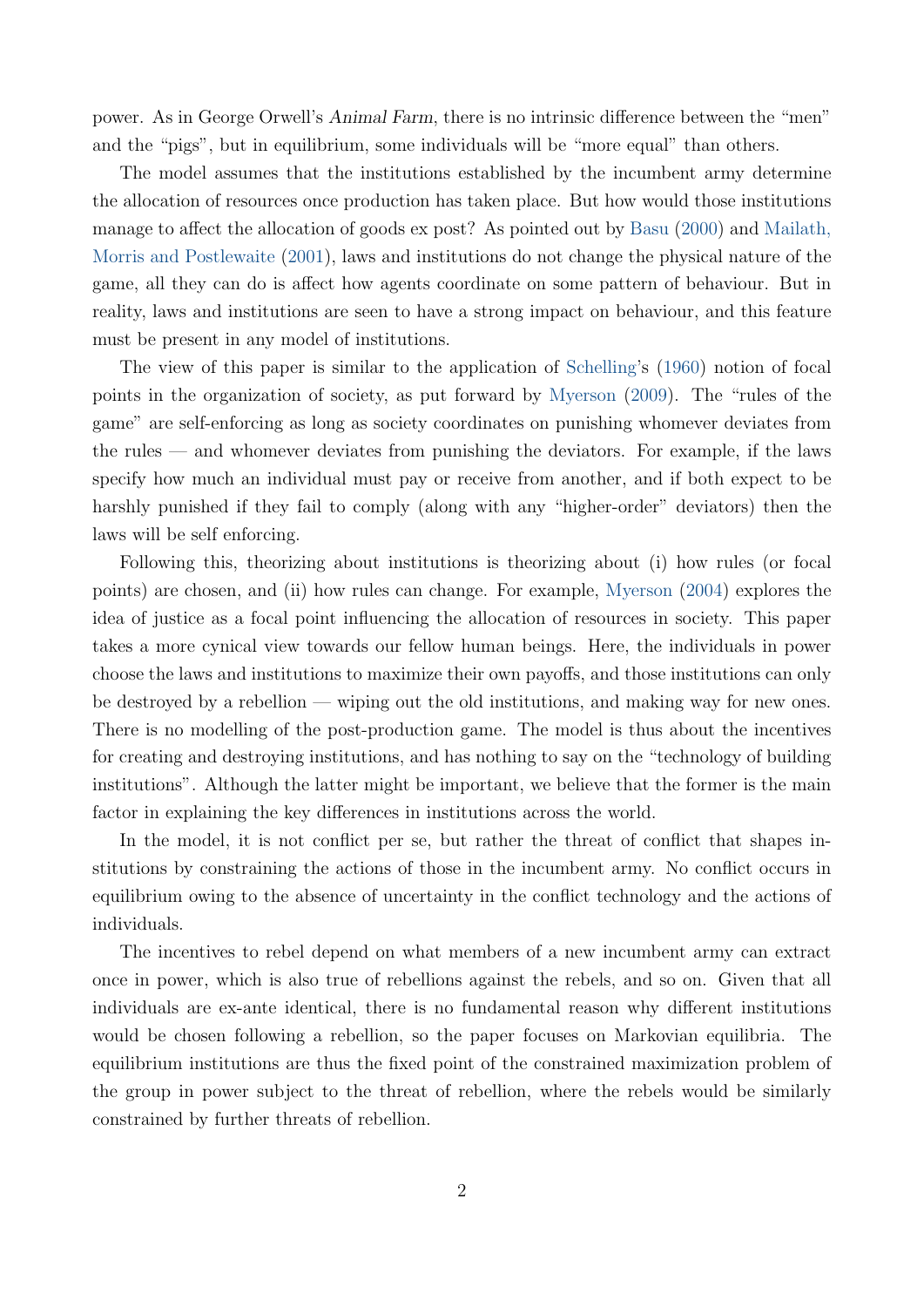There is no restriction on the composition of a group launching a rebellion (a "rebel army"). Since the most dissatisfied individuals have the most to gain from a rebellion, discouraging the "most profitable" rebellion a fortiori discourages all possible rebellions. It follows that the equilibrium institutions assign payoffs to producers according to a maximin rule and hence, producers' payoffs are equalized. Furthermore, as defections from the incumbent army reduce the overall cost of rebellion, payoffs of those inside the incumbent army must also be equalized. In other words, sharing power implies sharing rents.

There is a basic trade-off that characterizes the equilibrium institutions. The larger the army, the greater the amount of taxes it can levy, but the proceeds need to be divided among more people. The problem can be represented as a choice of the size of the incumbent army and taxes to maximize the payoff of an army member, subject to the constraint of avoiding a rebellion by producers. This "no-rebellion" constraint acts as a participation constraint for the producers.

Do the equilibrium institutions lead to the incumbent army acting as a "government" in any meaningful sense of the term? That is, are institutions that are designed to maximize the payoffs of those in power ever congruent with the interests of producers? In some cases, the answer turns out to be yes. For example, suppose there is a technology that transforms the output of the producers into a public good that benefit everyone, and which has no impact on any other aspect of the environment. Such a public good will be optimally provided in equilibrium, as if it had been chosen by a benevolent government.

A natural application of the model is to the taxation of investment proceeds. The model is extended so that once institutions are formed and after no rebellion has occurred, producers have access to an investment technology. However, the fruits of this investment are realized only after a lag, during which time there is another round of opportunities for rebellion. If a rebellion were to occur at this point, the group in power would have incentives to expropriate individuals' investments because the cost of investing is sunk, so it does not affect individuals' incentives to rebel.

Although institutions could in principle prescribe any level of capital taxation, whatever is chosen must be "rebellion-proof" after investment decisions have been made. The problem is that investment increases incentives for attacks on the current institutions that lead to new rules permitting full capital expropriation. No individual can commit not to rebel, and both producers and incumbent army members can participate in rebellions. An implication of the conflict technology is that rebellions against the current institutions are costless if all members of the incumbent army take part by defecting. Thus, if no one in the incumbent army has an incentive to defend the "rules of the game" then those rules cannot be rebellion-proof.

In equilibrium, to ensure there will be no incentives to rebel against the existing institutions — leading inevitably to full expropriation — the incumbent army has to be large so that if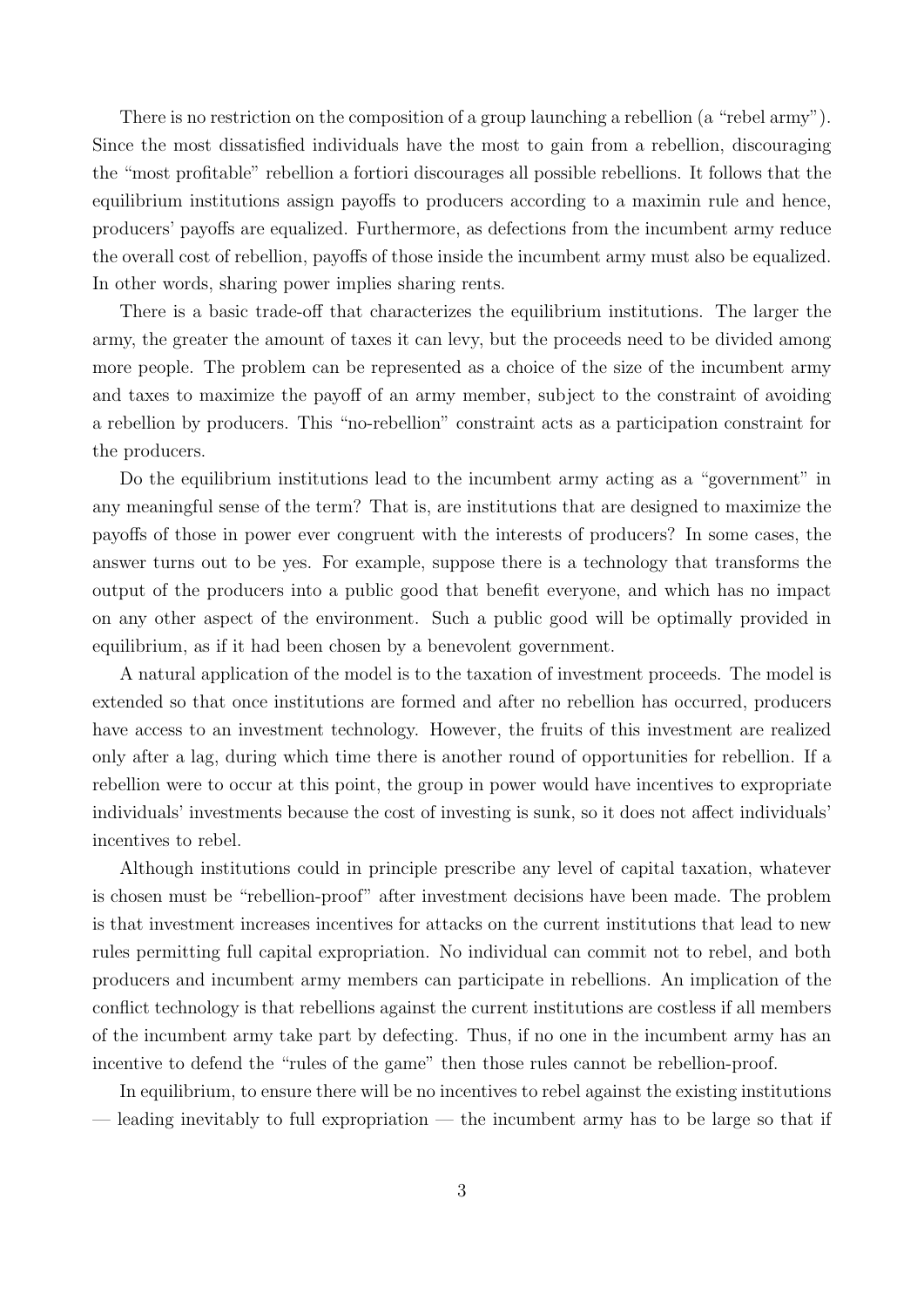<span id="page-5-1"></span>a rebellion were to take place after investment decisions had been made, the equilibrium size of the subsequent army would be smaller than the incumbent. This is the only way to prevent members of the incumbent army simply launching a costless rebellion from within that maintains intact the composition of the army. Following a rebellion, there would be insufficient places for all existing army members in the subsequent equilibrium army. Thus, some army members will oppose changing the institutions, and so conflict with them makes it costly to expropriate capital.

Adding the possibility of investment to the model thus gives rise to a larger equilibrium army. Sharing power among a wider group of individuals allows the incumbent army to act as a government committed to a certain set of policies that would otherwise be time inconsistent. The model highlights the importance of sharing power as a way to guarantee stability of institutions and thus incentives for investment. This resonates with Montesquieu's doctrine of the separation of powers, which is now accepted and followed in all well-functioning systems of government. It is important to note that in the model, power is not shared among those individuals who are actually investing. The extra army members in no sense represent or care about those who invest — but they do care about their own rents under the status quo. Thus, this group of self-interested individuals acts a government that commits to some protection of property rights.

Although it is possible to sustain protection against expropriation in equilibrium, capital taxation is not set efficiently. While in general it would be optimal from the point of view of society to have a larger group in power in order to guarantee that the fruits of investment would not be expropriated, the equilibrium army chooses taxes on investment that are too high and too little sharing of power.<sup>[2](#page-5-0)</sup>

There are two reasons for the inefficiently high level of captital taxation. The first, and more interesting, follows from the distributional effects of protecting against expropriation. Since people in power can weaken the incumbent army if they take part in a rebellion, they must receive rents. As lower capital taxes require more power sharing, they also imply more rent sharing. This goes against the interests of each individual in the incumbent army. The second is because the incumbent army cannot extract all surplus from investors as the effort required to invest is private information.

While the model is quite abstract, it is congruent with a number of historical examples, some of which are discussed later in the paper: the disappearance of private corporations (the societas publicanorum) when power was concentrated under the Roman emperors; the need for a militarily strong leader (*podestà*) to guarantee stability in a society (medieval Genoa) where other strong groups could seize power; the tenacious resistance of the Stuart Kings of England to sharing power with Parliament.

<span id="page-5-0"></span> $2$ This is in accordance with the empirical literature that highlights the importance of institutions guaranteeing protection against government expropriation (for example [Acemoglu and Johnson,](#page-29-3) [2005\)](#page-29-3).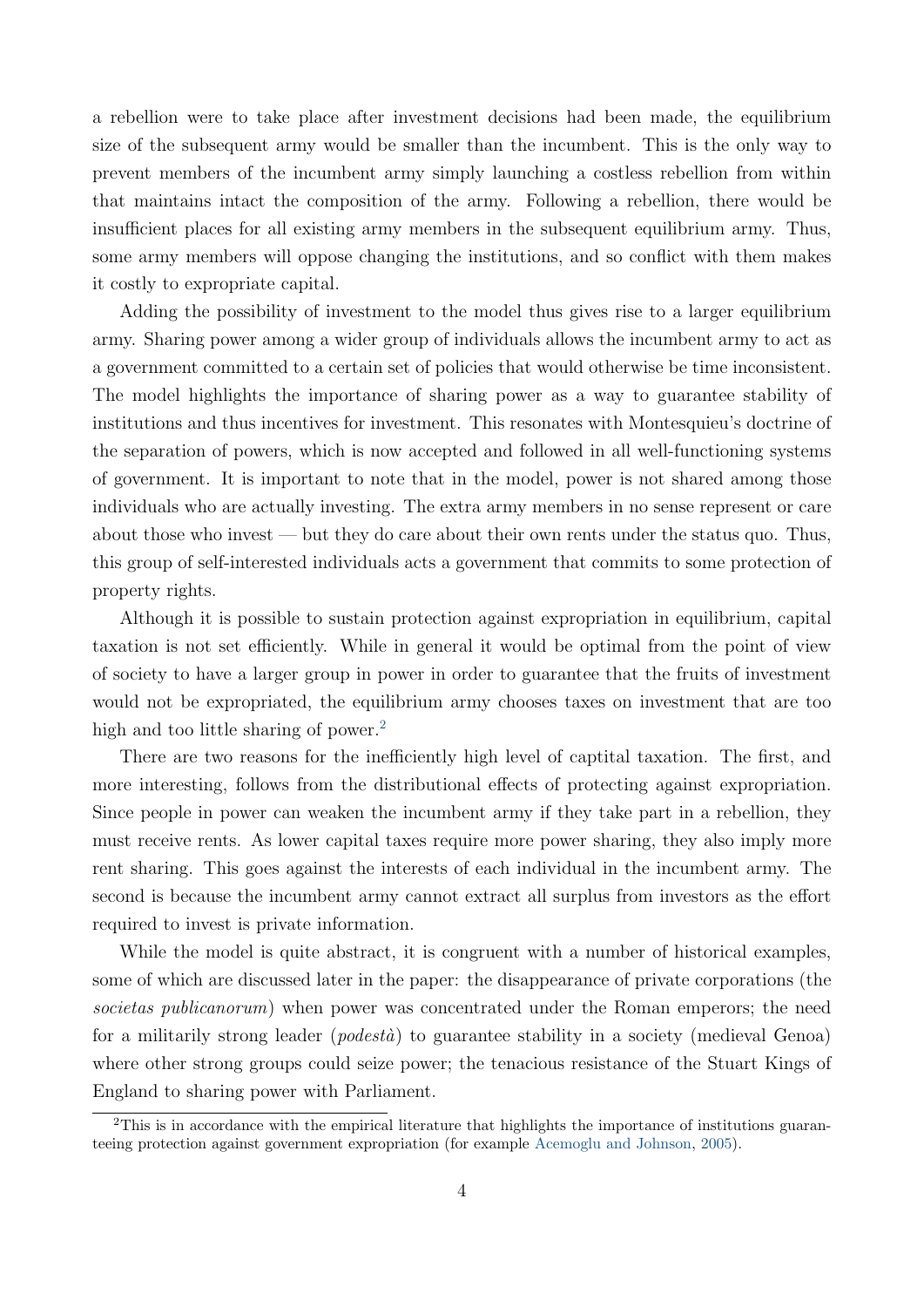<span id="page-6-2"></span>[Section 2](#page-7-0) presents the model, with the extension to the case of private investment in [section 3.](#page-18-0) [Section 4](#page-28-0) draws some conclusions.

#### 1.1 Related literature

Since [Downs](#page-29-4) [\(1957\)](#page-29-4) emphasized the importance of studying governments composed of selfinterested agents, a vast literature on political economy has developed (see, for example, [Persson and Tabellini,](#page-31-3) [2000\)](#page-31-3). Most of this literature focuses on democracies, so institutions are not themselves explained in terms of the decisions of self-interested agents. But in much of the developing world and during most of human history, political regimes have differed greatly from democracies.

Recently, some models have been developed aiming at explaining institutions. [Greif](#page-30-4) [\(2006\)](#page-30-4) combines a rich historical analysis of trade and institutions in medieval times with economic modelling, part of which focuses on the form of government and political institutions that emerged in Genoa. [Acemoglu and Robinson](#page-29-5) [\(2006,](#page-29-5) [2008\)](#page-29-6) analyse conditions leading to democracy or dictatorship in an environment where an elite is trying to maintain its power, while citizens prefer a more egalitarian state. In [Besley and Persson](#page-29-7) [\(2009a,](#page-29-7)[b,](#page-29-8) [2010\)](#page-29-9), society comprises two groups of agents that alternate in power, and make investments in two technologies that respectively allow the state to tax people and to enforce contracts. The exogenous parameters are the extent of political turnover and institutional (or demographic) features that determine how much one group cares about the other. They obtain predictions consistent with the data on state capacity and fiscal capacity, civil wars, and different forms of taxation.

This paper shares important similarities with the literature on coalition formation, as ana-lysed by [Ray](#page-31-4)  $(2007)^3$  $(2007)^3$  $(2007)^3$ . As in that literature, the process of establishing rules is non-cooperative, but it is assumed that such rules are followed. Moreover, the modelling of rebellions here is related to the idea of blocking in coalitions (Part III of [Ray,](#page-31-4) [2007\)](#page-31-4) in the sense that there is no explicit game-form, as in cooperative game theory. The distinguishing feature of this model is the "rebellion technology" that must be used in order to replace existing institutions by new ones.

This paper is also related to the literature on social conflict and predation, surveyed by [Garfinkel and Skaperdas](#page-29-10)  $(2007)^4$  $(2007)^4$  $(2007)^4$  It is easy to envisage how conflict could be important in a state of nature: individuals could devote their time to fighting and stealing from others. However, when there are fights, there are deadweight losses. Thus, people would be better off if they could agree on transfers to avoid conflict. This paper presupposes such deals are

<span id="page-6-0"></span><sup>3</sup> [Baron and Ferejohn](#page-29-11) [\(1989\)](#page-29-11) analyse bargaining in legislatures using this approach. [Levy](#page-30-5) [\(2004\)](#page-30-5) studies political parties as coalitions. Recent contributions include [Acemoglu, Egorov and Sonin](#page-28-1) [\(2008\)](#page-28-1) [Piccione and](#page-31-5) [Razin](#page-31-5) [\(2009\)](#page-31-5).

<span id="page-6-1"></span> $4$ For instance, see [Grossman and Kim](#page-30-6) [\(1995\)](#page-30-7), [Hirshleifer](#page-30-7) (1995), and also [Hafer](#page-30-8) [\(2006\)](#page-30-8), Dal Bó and Dal Bó [\(2010\)](#page-29-12) for some recent contributions.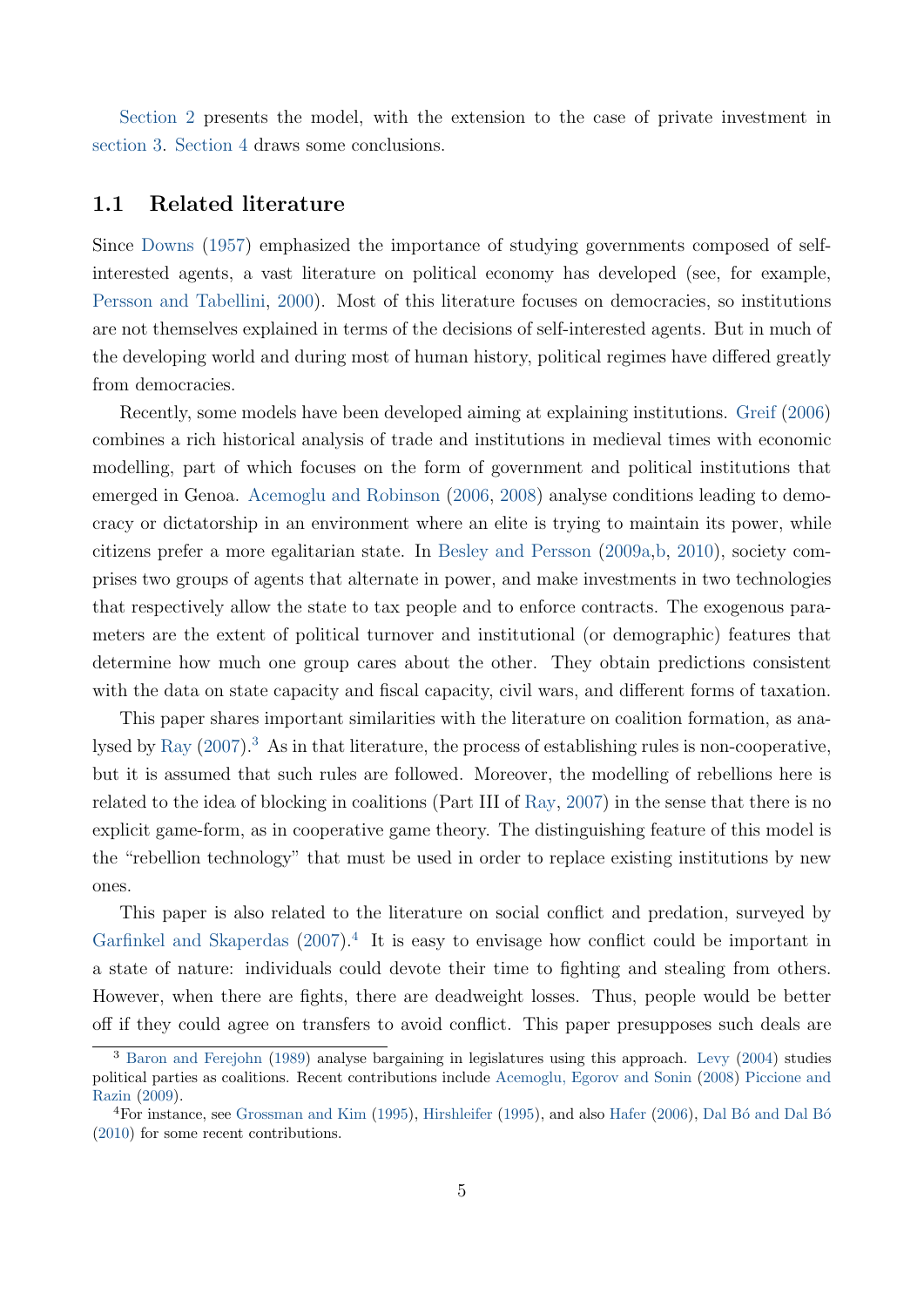<span id="page-7-1"></span>possible: producers pay taxes to the group in power, which allocates resources according to some predetermined rules. Here, differently from the literature on conflict, individuals fight to be part of the group that sets the rules, not over what has been produced. Moreover, they fight in groups, not as isolated individuals.

There are theoretical models focused on political issues that lead to inefficiencies in protection of property rights. Examples include [Glaeser, Scheinkman and Shleifer](#page-30-9) [\(2003\)](#page-30-9), [Acemoglu](#page-28-2) [\(2008\)](#page-28-2), [Guriev and Sonin](#page-30-10) [\(2009\)](#page-30-10) and [Myerson](#page-31-6) [\(2010\)](#page-31-6). Here, the possibility of capital expropriation and the consequent need to protect property rights is just a natural consequence of the possibility of investment and the "rebellion technology" that allows institutions to be destroyed and replaced.

Lastly, it is possible to draw an analogy between this paper and models of democracy [\(Persson and Tabellini,](#page-31-3) [2000\)](#page-31-3) in the sense that the "election technology" there is replaced by a "rebellion technology" here.

# <span id="page-7-0"></span>2 The model

### 2.1 Environment

There is an area containing a measure-one continuum of ex-ante identical individuals. In equilibrium, an individual will either be a member of the incumbent army or a producer. Producers have access to a production technology that yields an exogenous endowment of q units of a homogeneous good. Members of the incumbent army do not produce, but they set up institutions — the "rules of the game". Once they are created, those institutions cannot be modified, unless a rebellion occurs. A rebellion destroys existing institutions, making way for the creation of new ones. After institutions are formed, there are opportunities for rebellions, and everyone has the opportunity to rebel.

The sequence of events is as shown in Figure [1.](#page-8-0) The first army takes power and establishes institutions. There are then opportunities for rebellion. If a rebellion occurs, new institutions are established, with these also being subject to the threat of rebellion. When no rebellions occur, all individuals outside the incumbent army become producers, production takes place, rules are followed according to the prevailing institutions, and payoffs are received.

#### 2.1.1 Establishing institutions

Institutions determine who belongs to the incumbent army, and how resources in society are distributed.

It is assumed that the size of the incumbent army  $a$  is such that it maximizes the average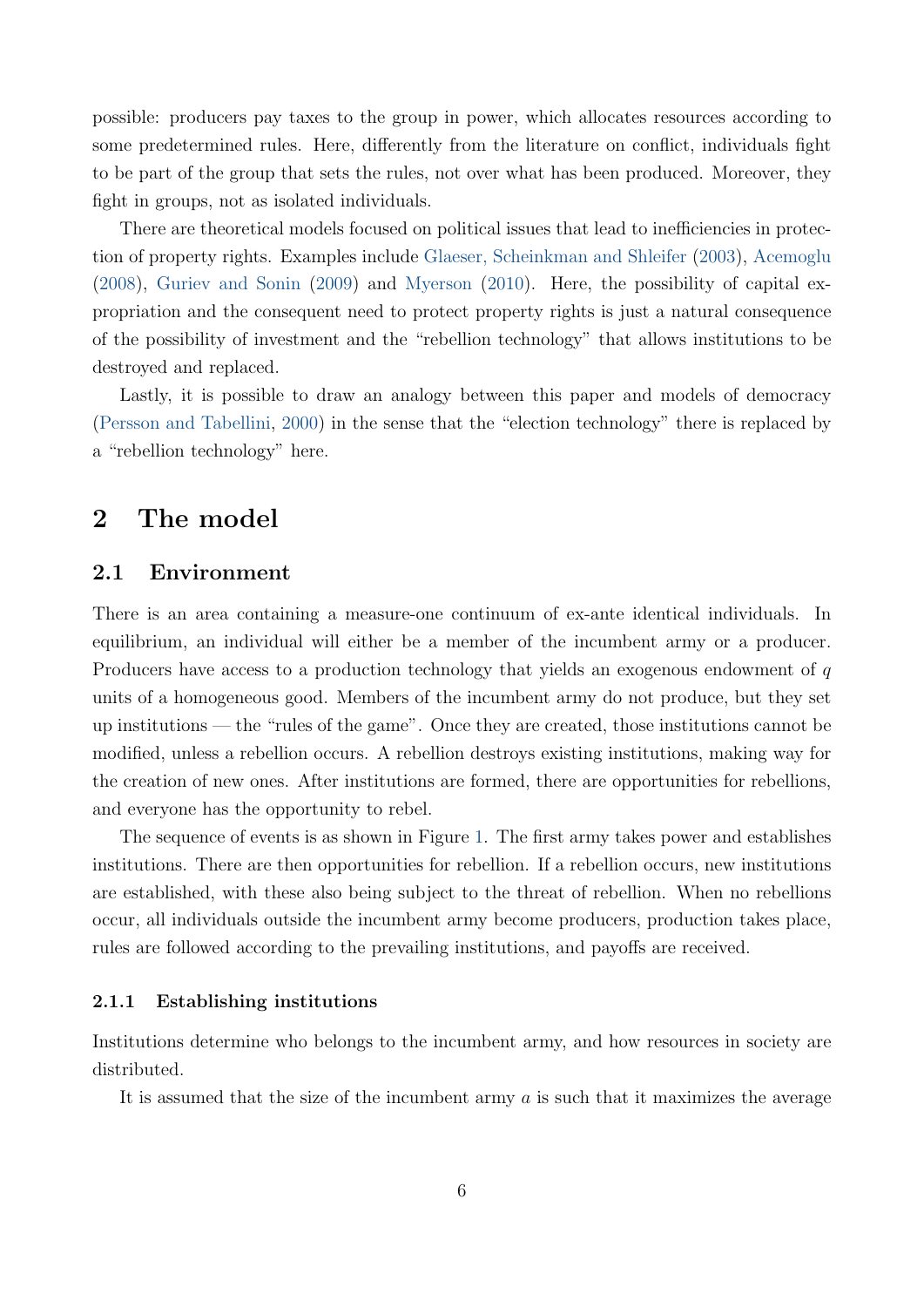#### <span id="page-8-4"></span><span id="page-8-0"></span>Figure 1: Sequence of events



utility of army members.[5](#page-8-1) Thus the incumbent army cannot have incentives to expel or draft new members. That captures the idea that the distribution of power reflects the interests of those in power, not the welfare of society as a whole. Given the size a, the composition of the incumbent army depends on a predetermined ordering set at the time of the previous rebellion.[6](#page-8-2)

The incumbent army maximizes over the distribution of taxes  $\tau(\cdot)$  levied on producers, and the distribution of consumption of its members  $C_a(\cdot)$ . No exogenous restrictions are imposed on taxation, beyond the natural bound of what producers possess.[7](#page-8-3)

The choices of a and the distribution of resources are constrained by the threat of rebellion, as described below. Once institutions are established, each producer gets to know the tax  $\tau(i)$ he faces and each army member gets to know his consumption  $C_a(i)$ . Further rebellions are then considered.

#### 2.1.2 A rebellion

Understanding incentives for rebellion requires knowing individuals' beliefs about what institutions would be created, and what payoffs would be received, following a rebellion. Let  $a^{\prime e}$ and  $U'^e$  be beliefs about the size of the incumbent army and the average utility of an army member, respectively, that will characterize the next incumbent army if the current institutions are destroyed. Let  $U(i)$  denote the utility of individual *i* if no rebellion occurs. The

<span id="page-8-1"></span><sup>5</sup>Moving away from the assumption that the army maximizes the average payoff of its members would require modelling its command structure, which is beyond the scope of this paper. For a model of this kind, see [Myerson](#page-30-11) [\(2008\)](#page-30-11).

<span id="page-8-3"></span><span id="page-8-2"></span><sup>6</sup>Starting from no pre-existing institutions, a random ordering is used.

<sup>7</sup>Taxes can be contingent on any observable variables, but this does not play any role in the basic version of the model. Taxes cannot be contingent on agents' identities. This would imply identities would become state variables in the model, making the analysis much more complicated. In equilibrium, though, the government has no incentives to use identity-contingent taxes.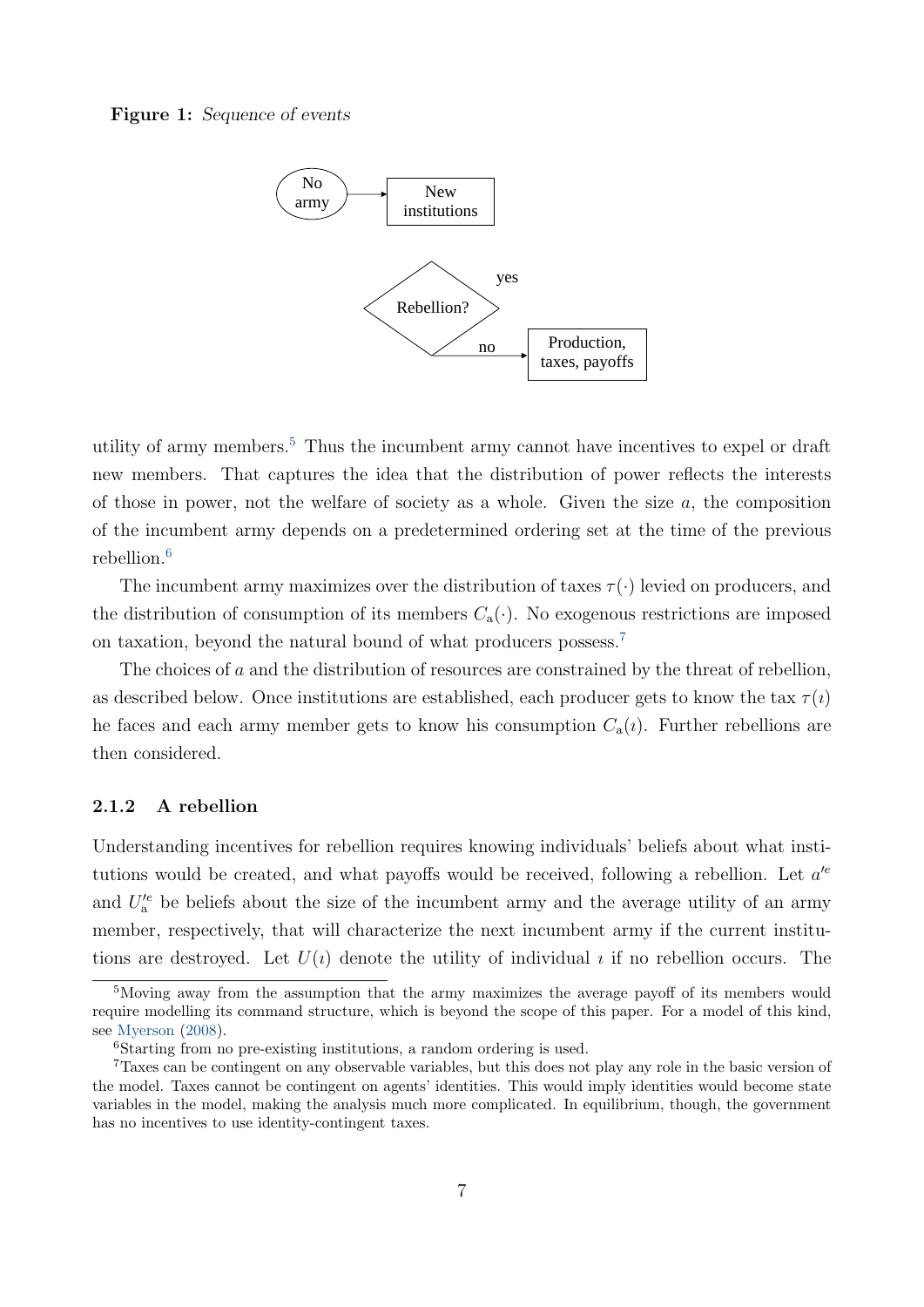difference  $U_a^{\prime e} - U(a)$  corresponds to the gain individual *i* obtains if the current institutions are destroyed and he belongs to the subsequent incumbent army. So the maximum fighting cost (in utility units) that an individual  $\imath$  who expects to have a place in the subsequent incumbent army is willing to make is

$$
F(i) = U_a^{\prime e} - U(i). \tag{2.1}
$$

A rebellion is an ordering of the whole population. The corresponding rebel army  $\mathcal R$  is the subset of size  $a^{\prime e}$  of individuals ordered first. This might include members of the incumbent army. Denote by d the measure of individuals in the rebel army that also belong to the incumbent army. This rebellion is profitable if:

<span id="page-9-0"></span>
$$
\int_{\mathcal{R}} F(i)dt > \delta(a-d). \tag{2.2}
$$

The right-hand side is the total fighting effort required to destroy the current institutions. It is proportional to the measure of individuals the rebels have to fight against: the size of the incumbent army a minus the measure d of incumbent army members in the rebel army. The parameter  $\delta$  measures the power of an incumbent army. It is assumed that individuals' utility is linear in the amount of fighting effort exerted. Furthermore, total fighting effort is the integral of the effort put in by all individuals in the rebel army  $\mathcal{R}$ , which is the left-hand side of the inequality above.

Thus for a rebellion to be viable the total fighting effort required to displace the current regime must be smaller than the total effort those in the rebel army would be willing to make. This quantity of effort depends on beliefs about the subsequent institutions, and these beliefs must be consistent with the insitutions that will emerge if the rebellion succeeds. Note that if all incumbent army members defect  $(d = a)$ , there is no cost whatsoever of destroying the current institutions.

This approach to modelling the threat of conflict allows for a simple representation of the constraints faced by those choosing institutions, without accounting explicitly for the punches and sword thrusts. By assumption, all the fighting is between those in the incumbent army (who do not defect) and those in the rebel army, which comprises only those individuals who expect a place in the subsequent incumbent army. This means that those who will be producers after the success of a particular rebellion would not fight in the rebel army. The rationale for this assumption is that armies face a problem of incentivizing their members to fight. This incentive problem is likely to be much more severe for those who will not have a place in the incumbent army once the fighting is over. The basic problem is that those designing the new institutions after a rebellion have no interest in honouring past inducements to fight to the extent that these would reduce their own payoffs. Promises to pay producers for fighting (the carrot) are costly by definition, while punishments (the stick) would also be costly because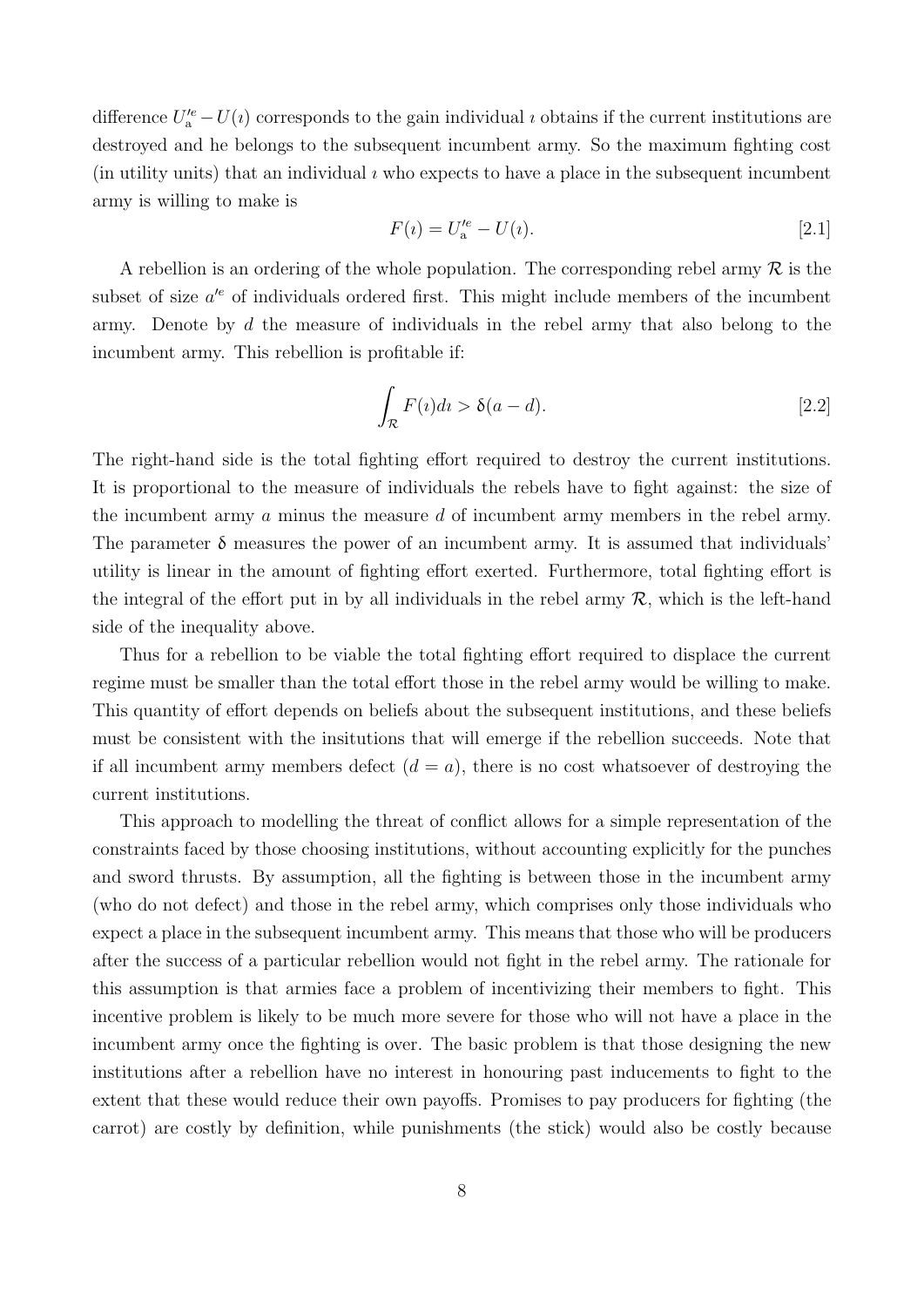they create disgruntlement with new institutions and increase incentives for another rebellion. But denying a place in the incumbent army to those who do not exert enough effort does not need to be costly owing to the presence of a pool of identical replacements that would like to join.[8](#page-10-0)

#### 2.1.3 Production, taxation and payoffs

Once there is no profitable rebellion against the existing institutions, production takes place, taxes are collected, and payoffs are received.

Let the set of individuals in the incumbent army be  $A$  and the set of producers be  $P$ . Producer *i* subject to institutions imposing a tax  $\tau(i)$  on him receives consumption

$$
C_{\mathbf{p}}(\tau(i)) = q - \tau(i). \tag{2.3}
$$

Total consumption of all army members must be equal to the amount collected in taxes:

<span id="page-10-1"></span>
$$
\int_{A} C_{a}(i)di = \int_{\mathcal{P}} \tau(i)di.
$$
\n<sup>[2.4]</sup>

An individual who receives consumption C obtains utility  $U = u(C)$ , net of any past fighting costs that have been incurred, and where  $u(C)$  is a strictly increasing and weakly concave function.

### 2.2 Equilibrium

Equilibrium institutions are those that maximize the average utility of an incumbent army member subject to no profitable rebellion for any composition of the rebel army.

The size of the incumbent army a maximizes the average utility of army members. Those belonging to the incumbent army choose a tax distribution  $\tau(\cdot)$  specifying a lump-sum tax for each producer  $i \in \mathcal{P}$  to maximize their utility. These choices are constrained by the threat of rebellions. The equilibrium institutions are the result of the following problem:

$$
\max_{a,\tau(\cdot)} \frac{1}{a} \int_{\mathcal{A}} U_{\mathbf{a}}(\iota) d\iota \text{ s.t. } \int_{\mathcal{R} \cap \mathcal{P}} \left( U_{\mathbf{a}}'^e - U_{\mathbf{p}}(\tau(\iota)) \right) d\iota + \int_{\mathcal{R} \cap \mathcal{A}} \left( U_{\mathbf{a}}'^e - U_{\mathbf{a}}(\iota) \right) d\iota \le \delta(a-d), \quad [2.5]
$$

for all sets R such that  $\mathbb{P}(\mathcal{R}) = a^{e}$ , where  $a^{e}$  is the belief about the size of the incumbent army that will be established if a rebellion succeeds,  $U_a^{\prime e}$  is the expected utility of an army member under the institutions that would be established in case of a successful rebellion, and

<span id="page-10-0"></span><sup>8</sup>The formulation necessarily abstracts from coordination issues, and it might be thought that these would be a more pressing problem for the rebels than the incumbent. If this were the case, the power parameter  $\delta$ could be adjusted to account for such differences.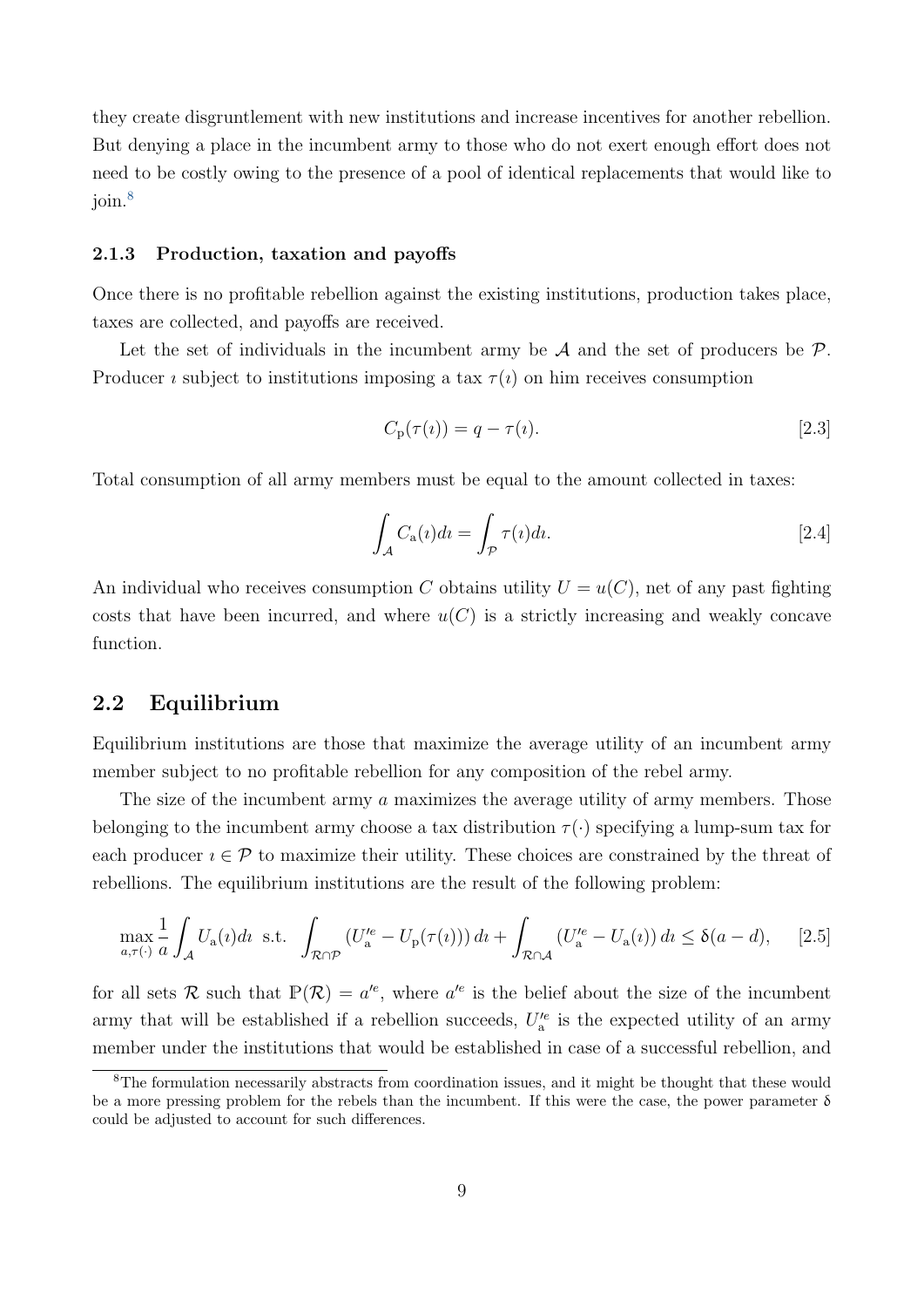$d = \mathbb{P}(\mathcal{R} \cap \mathcal{A})$  is the measure of defectors from the incumbent army. The solution to [\[2.5\]](#page-10-1) depends on the beliefs about the size of the subsequent incumbent army  $a^{\prime e}$  and about the average utility  $U'^e_{\rm a}$  its members receive.

Once the current institutions are destroyed by a rebellion, new ones are formed to maximize the average utility of those who will be in the new incumbent army. The choice of army size a' is not constrained by the size of the rebel army  $\mathbb{P}(\mathcal{R})$ , the assumption being that the extension of power to an additional individual must be in the interests of all other members of the incumbent army. The order in which membership of the incumbent army is extended to individuals is set down by the predetermined ordering that characterizes the rebellion. The new incumbent army also maximizes over a tax distribution  $\tau'(\cdot)$ . In equilibrium, the earlier beliefs  $a^{\prime e}$  and  $U_{a}^{\prime e}$  must be equal to the actual values of a and  $U_{a}^{\prime}$  given the absence of uncertainty.

The maximization problem characterizing a' and  $\tau'(\cdot)$  is of an identical form to that in [\[2.5\]](#page-10-1) for a and  $\tau(\cdot)$  owing to the irrelevance of history: the cost of conflict is sunk and additive; and the choice of new institutions is not constrained by the size of the rebel army. Thus, there are no state variables, and hence no fundamental reason why different institutions would be chosen at each point. It is therefore natural to focus on Markovian equilibria.

A Markovian equilibrium is a solution to the maximization problem [\[2.5\]](#page-10-1) with  $a = a' = a'^e$ ; an identical distribution of taxes over producers:  $\mathbb{P}(\tau(i) \leq \tau) = \mathbb{P}(\tau'(i) \leq \tau)$  for all  $\tau$ ; and identical distribution of consumption to army members:  $\mathbb{P}(C_a(i) \leq C) = \mathbb{P}(C'_a(i) \leq C)$  for all C. The following result demonstrates some features of any Markovian equilibrium.

Proposition 1 Any Markovian equilibrium must have the following properties:

- (i) Equalization of producers' payoffs:  $U_p(i) = U_p$  for all *i* (with measure one)
- (ii) Sharing power implies sharing rents:  $U_a(i) = U_a$  for all *i* (with measure one)
- (iii) The set of constraints in  $[2.5]$  is equivalent to a single "no-rebellion" constraint:

<span id="page-11-0"></span>
$$
U_{\rm p}(\tau) \ge U_{\rm a'} - \delta \frac{a}{a'}.\tag{2.6}
$$

(iv) Power determines rents:  $U_a - U_p = \delta$ 

PROOF See [appendix A.1.](#page-31-7)

These results do not rely on risk aversion: they also hold for a linear utility function. Since all producers receive the same endowment here, payoff equalization is equivalent to tax equalization. The intuition for the equalization of producer payoffs is that as only a subset of agents takes part in a rebellion, the army wants to maximize the utility of the subset with the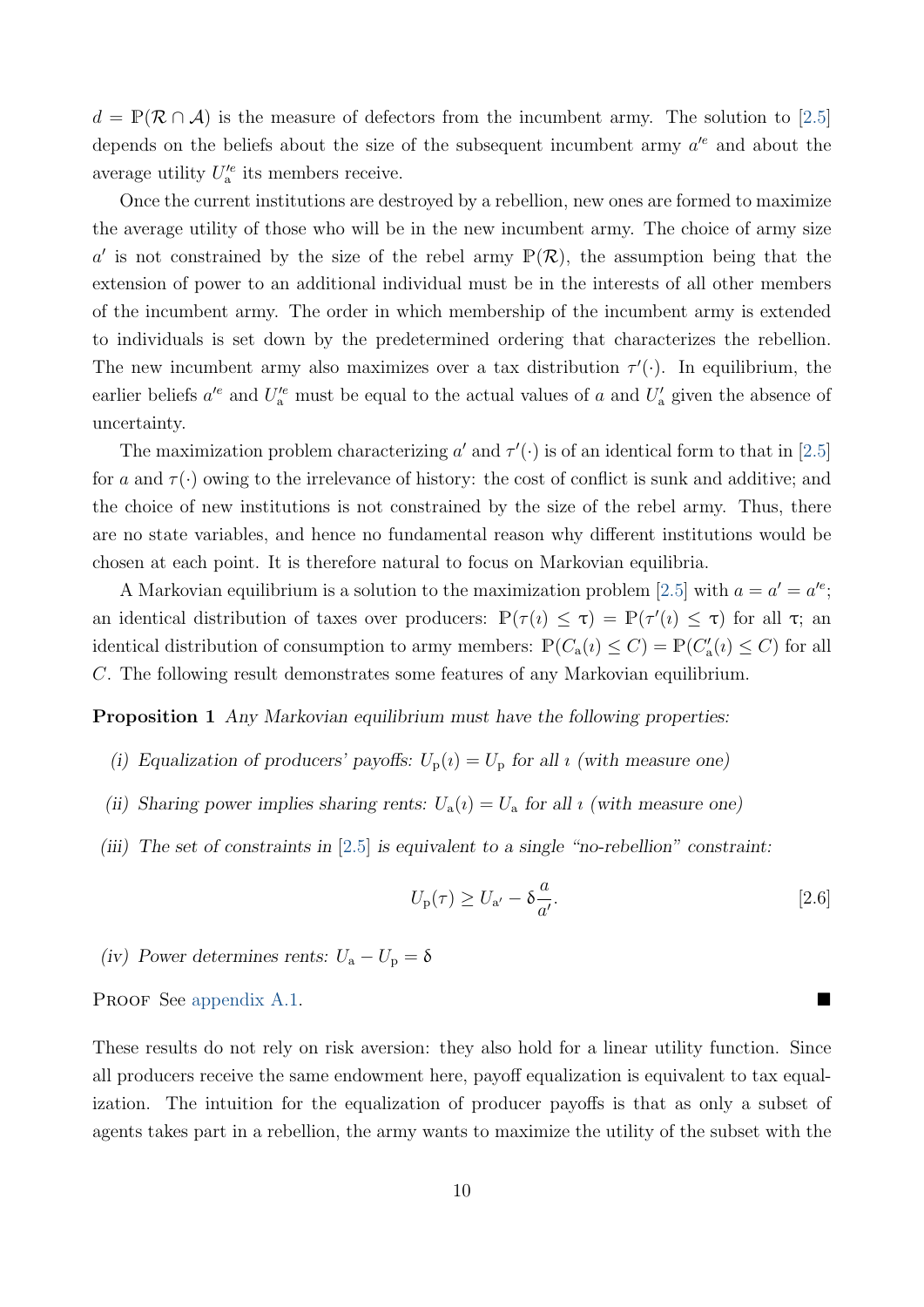<span id="page-12-1"></span>minimum utility. This is achieved by equalizing producers' utility. Introducing inequalities in payoffs reduces the average utility of a subset of size  $a'$  with minimum utility, so it necessarily makes it harder to avoid a rebellion.<sup>[9](#page-12-0)</sup>

An analogous argument implies that heterogeneity in army member payoffs is undesirable because it makes it harder to avoid rebellions from within at the same time as ensure an overall high payoff for army members. Because the cost of rebelling is proportional to the measure of incumbent army members who do not defect, any inequality will lead the least satisfied army members to participate in a rebellion.

The single "no-rebellion" constraint in the third part of the proposition is the effective constraint faced by the incumbent army when the rebellion includes no defectors and payoffs of producers are equalized. Once this is satisfied, all other constraints are redundant. An immediate consequence of this is that the power parameter  $\delta$  determines the size of the rents received by members of the incumbent army in a Markovian equilibrium.

Therefore, the maximization problem characterizing the equilibrium institutions has the following recursive form

$$
\max_{a,\tau} U_a(a,\tau) \text{ s.t. } U_a(a',\tau') - \delta \frac{a}{a'} \le U_p(\tau),\tag{2.7}
$$

where a' and  $\tau'$  solve an identical problem taking a'' and  $\tau''$  as given, and so on.

As the revenue of the army  $(1 - a)\tau$  is equally shared among the army members, utility is

$$
U_{\rm a}(a,\tau) = u\left(\frac{1-a}{a}\tau\right).
$$

The payoff of an army member is increasing in the tax  $\tau$  and decreasing in the army size a. The tradeoff between the two is represented by the convex indifference curves in [Figure 2.](#page-13-0) The army has two margins to ensure that it avoids rebellions. It can reduce taxes, or increase its size (the "carrot" or the "stick"). This corresponds to the upward-sloping no-rebellion constraint. The maximum is at the tangency point. With linear preferences, the constraint is a straight line, as depicted in [Figure 2.](#page-13-0) With risk aversion, the constraint implies  $\tau$  is a concave function of a.

### 2.3 Examples

There are two exogenous variables:  $\delta$  and q. The following examples illustrate the workings of the model for some particular utility functions.

<span id="page-12-0"></span><sup>9</sup>This result is different from those found in some models of electoral competition such as [Myerson](#page-30-12) [\(1993\)](#page-30-12). In the equilibrium of that model, politicians offer different payoffs to different agents. But there is a similarity with the model here because in neither case will agents' payoffs depend on their initial endowments.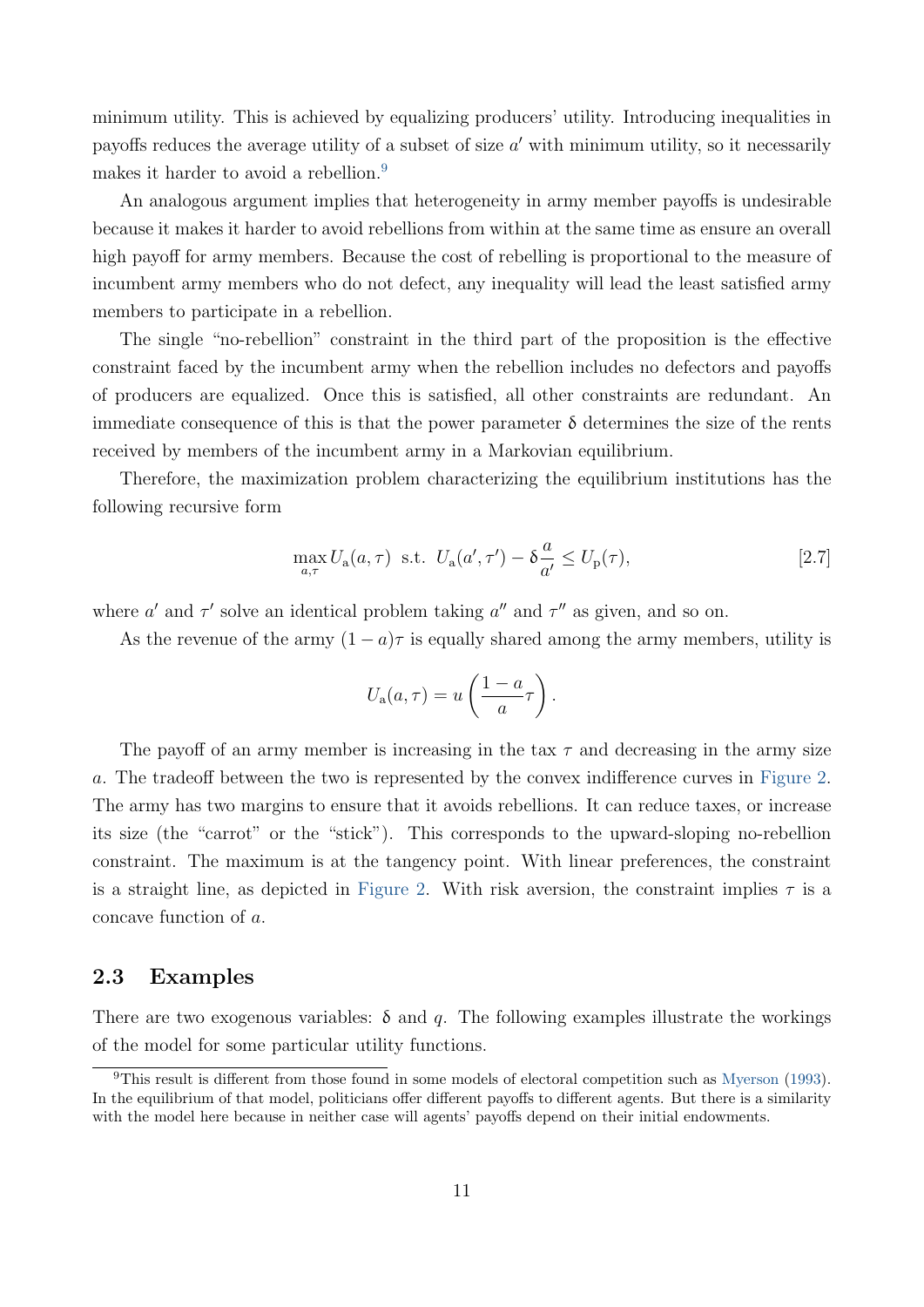<span id="page-13-0"></span>Figure 2: Trade-off between army size and taxation



### <span id="page-13-1"></span>2.3.1 The model with linear utility

When the utility function  $U(C) = \log(C)$ , the problem of the army is

$$
\max_{a,\tau} \quad \frac{1-a}{a}\tau \quad \text{s.t.} \quad C'_a - \delta \frac{a}{a'} \le q - \tau,
$$
\n
$$
\tag{2.8}
$$

Substituting  $\tau$  from the constraint into the objective function yields:

$$
C_{\rm a} = \frac{1-a}{a}\left(q - C_{\rm a}^\prime + \delta\frac{a}{a^\prime}\right)
$$

The following first-order condition with respect to  $a$  is obtained:

$$
\frac{C_{\rm a}}{1-a} = (1-a)\frac{\delta}{a'}
$$

Moreover, imposing equilibrium in the equation for  $C_a$   $(a = a'$  and  $C'_a = C_a$ ) yields:

$$
C_{\mathbf{a}} = (1 - a)(q + \delta)
$$

Combining both yields the solution:

$$
a^{lin}=\frac{\delta}{q+2\delta}
$$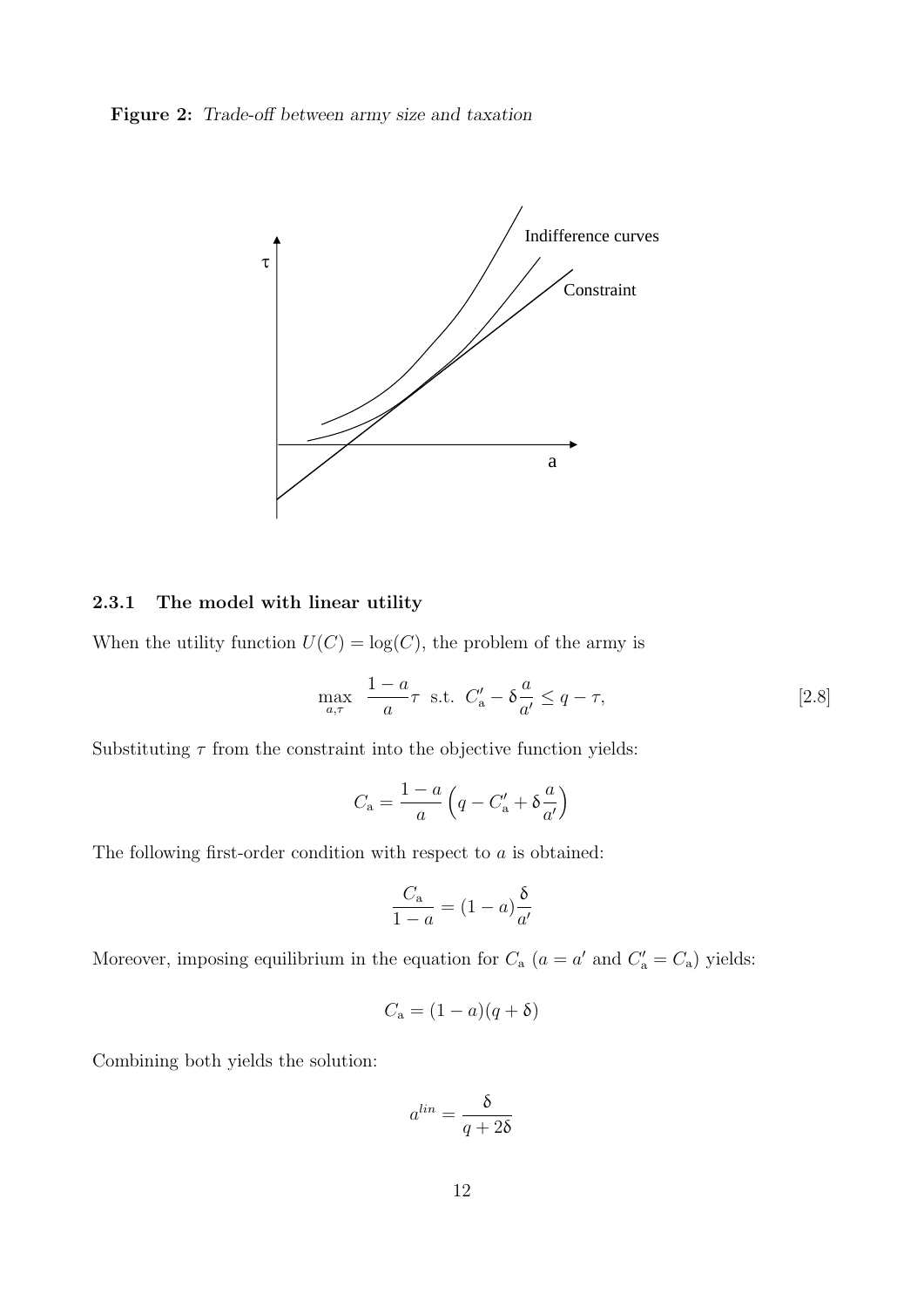So,

$$
C_{\rm a}^{lin}=\frac{(q+\delta)^2}{q+2\delta}\;,\, C_{\rm p}^{lin}=\frac{(q+\delta)^2}{q+2\delta}-\delta
$$

With linear utility function, the army size is a function of  $q/\delta$ . GDP is given by  $(1-a)q$ , and  $C_{\rm a} - C_{\rm p} = \delta.$ 

The relationship between the power parameter  $\delta$  and the key endogenous variables of the model, for  $q = 1$ , is shown in [Figure 3.](#page-14-0)

<span id="page-14-0"></span>Figure 3: Model with linear utility



If  $\delta/q \geq (1+\sqrt{5})/2$ , consumption of producers is equal to 0. With linear utility in consumption, if  $\delta$  is high enough, consumers get zero consumption and the army chooses its size to prevent producers from rebelling. To make the problem interesting, it is sensible to restrict the parameters to ensure producers obtain positive consumption, which requires  $δ/q < (1 + \sqrt{5})/2$ .

The power parameter  $\delta$  affects the equilibrium in three ways. First, an increase in  $\delta$  makes the current government stronger because the rebels have to pay a higher cost to overthrow it. This leads to an increase in  $\tau$  and a decrease in a. Second, the payoff that the rebels will receive once in power increases as their position would also be stronger once they have supplanted the government, making rebellion more attractive. This effect makes the government weaker, leading it to decrease  $\tau$ , and increase a. Third, an increase in  $\delta$  raises the effectiveness of the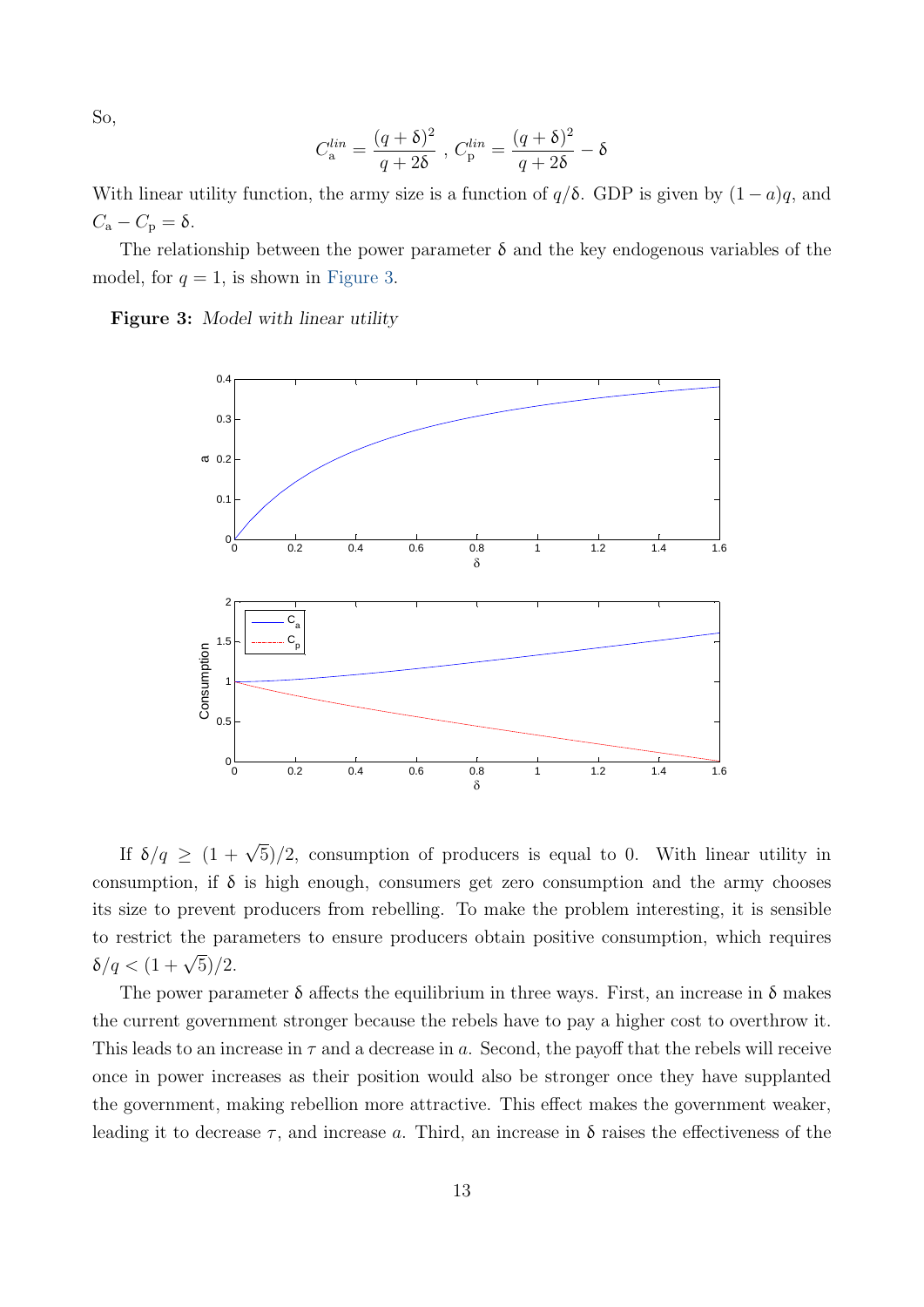marginal fighter in the army, leading the army to increase its size in order to extract higher taxes. As long as  $\tau > 0$ , the last effect dominates and the army size is increasing in  $\delta$ .

#### 2.3.2 The model with log utility

When the utility function  $U(C) = \log(C)$ , the problem of the army is

$$
\max_{a,\tau} \quad \log\left(\frac{1-a}{a}\tau\right) \quad \text{s.t.} \quad \log\left(\frac{C'_a}{a}\right) - \delta\frac{a}{a'} \le \log(q-\tau),\tag{2.9}
$$

Substituting  $\tau$  from the constraint into the objective function, the following first-order condition is obtained:

$$
\frac{1}{1-a} + \frac{1}{a} = \frac{\delta C_a' e^{-\delta a/a'}}{a'\tau}
$$

Imposing equilibrium  $(a = a'$  and  $C'_{a} = (1 - a)\tau/a$ :

$$
a = (1 - a)^2 \delta e^{-\delta}
$$

which yields the solution:

$$
a^{log} = \frac{2\delta e^{-\delta}}{1 + 2\delta e^{-\delta} + \sqrt{1 + 4\delta e^{-\delta}}}
$$

The size of the army is independent of the producers' endowment  $q$ . With log utility, as consumption of an individual increases, so does the amount of goods he is willing to give up in order to avoid conflict.

It is also instructive to note how the output of the economy is distributed among individuals. The following condition is obtained by imposing equilibrium and using the no-rebellion constraint:

<span id="page-15-0"></span>
$$
C_{\rm a}^{log} = \frac{(1-a)q}{a + (1-a)e^{-\delta}}, \ C_{\rm p}^{log} = \frac{e^{-\delta}(1-a)q}{a + (1-a)e^{-\delta}}
$$
 [2.10]

The consumption of army members and producers is proportional to q. The output of the economy  $(1 - a)q$  is divided among all individuals in the economy, with producers getting a fraction  $e^{-\delta}$  of what an army member gets. The value of q (the size of the pie) has no influence on the shares each individual gets, because of the log utility function in consumption.

The relationship between the power parameter  $\delta$  and the key endogenous variables of the model is shown in [Figure 4.](#page-16-0)

The army size a is positively related to  $\delta$  for  $\delta < 1$  and decreasing in  $\delta$  otherwise. An increase in  $\delta$  raises the effectiveness of the marginal fighter in the army. While  $\delta$  is relatively small, that leads to an increase in the army size and higher taxes. But as  $\delta$  gets larger, reducing the consumption of producers leads to greater incentives for them to fight, making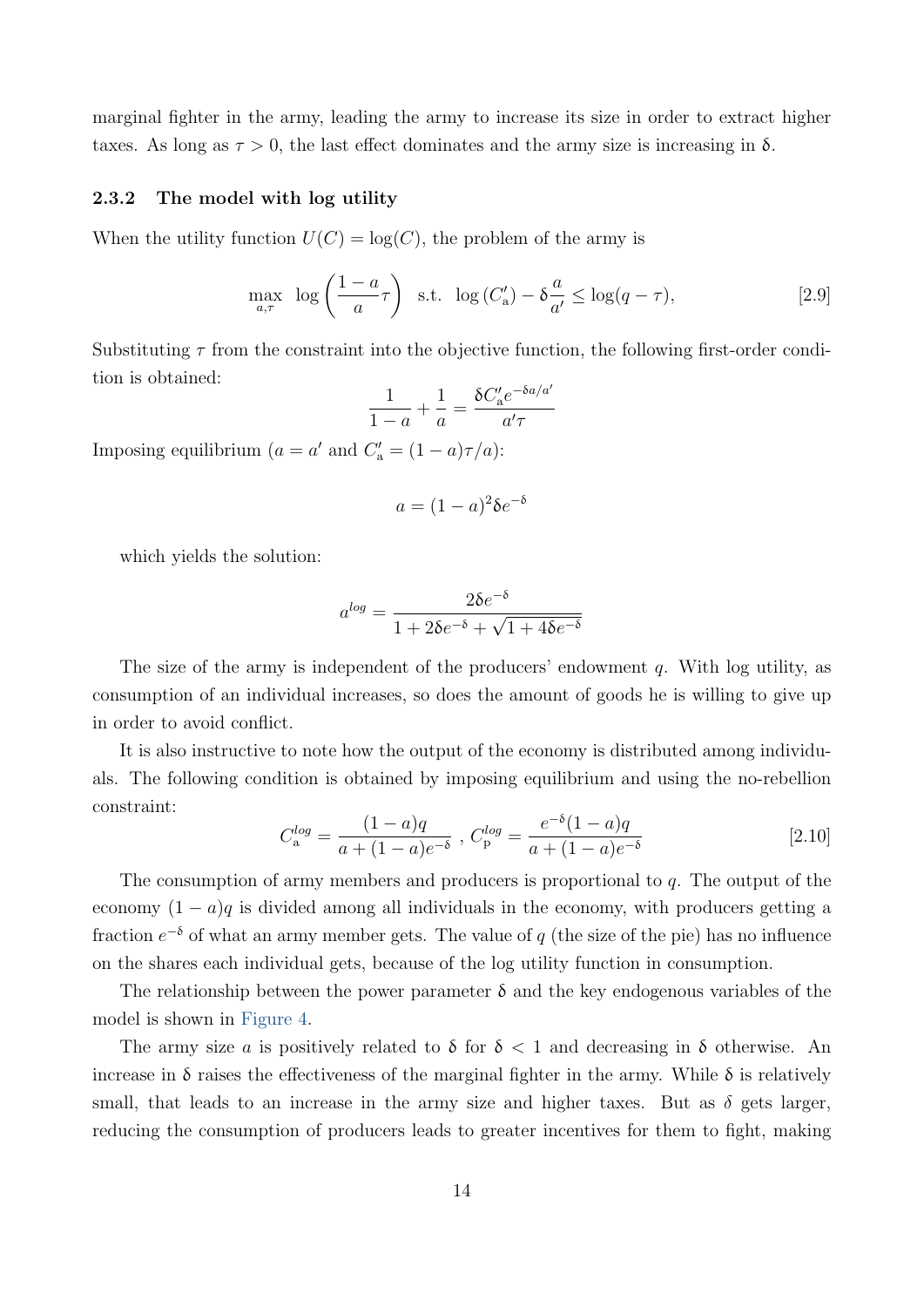<span id="page-16-0"></span>



the army choose a smaller  $a$  and smaller  $\tau$ .

Output in the economy is negatively related to a. So, it reaches its lowest level at  $\delta = 1$ , when a reaches its maximum. However, welfare is everywhere decreasing in  $\delta$ , owing to the negative distributional effects of increases in  $\delta$ .

## <span id="page-16-1"></span>2.4 The provision of public goods

The army in power and its policies could be seen as a "government", but in the previous section there was no scope for this "government" to do what they are customarily thought to do, such as the provision of public goods. This section considers a technology that allows for production of public goods. It is then natural to ask whether those would be provided, since unlikely atomistic individuals, the incumbent army can set up institutions that determine the taxes and the spending on provision of public goods.

Suppose there is a technology that converts units of output into public goods. If g units of goods per capita are converted into public goods then everyone receives  $f(g)$  units of goods. The utility function of an individual is  $U(C + f(g))$ .

Per-capita consumption is

$$
(1-a)q-g+f(g).
$$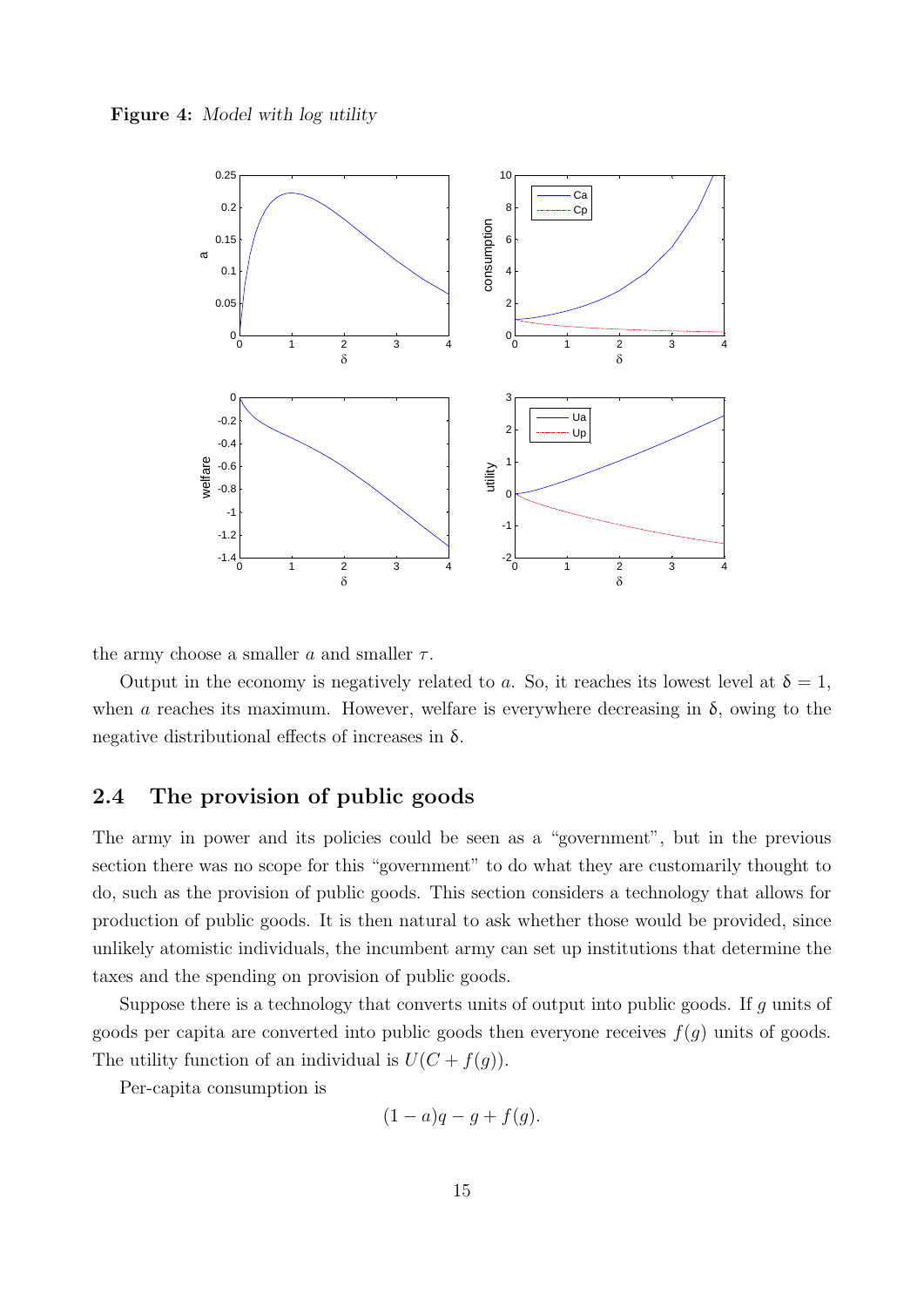A benevolent social planner would choose g such that

$$
f'(g) = 1,\tag{2.11}
$$

to maximize the amount available for consumption. Note that the choice of  $g$  is irrespective of a.

The assumptions of [section 2](#page-7-0) are now modified so that the "institutions" chosen by the army include its provision of public goods  $g$ . The agents observe the choice of  $g$  and take it into account when determining how much fighting effort they are willing to make.

The consumption of a producer is now

$$
C_{p}(\tau, g) = q - \tau + f(g), \qquad [2.12]
$$

and the consumption of an army member becomes

$$
C_{\mathbf{a}}(a,\tau,g) = \frac{\tau(1-a) - g}{a} + f(g). \tag{2.13}
$$

So the equilibrium is the solution of the following problem:

$$
\max_{a,\tau,g} U\left(\frac{\tau(1-a)-g}{a} + f(g)\right) \text{ s.t. } U'_a - \delta \frac{a}{a'} \le U\left(q + f(g) - \tau\right),
$$
\n
$$
\text{with } a = a', \ \tau = \tau' \text{ and } g = g'. \tag{2.14}
$$

Writing the Lagrangian and taking the first order condition with respect to  $\tau$  and g yields:

$$
U'(C_{\rm a})\left(-\frac{1}{a} + f'(g)\right) = \lambda U'(C_{\rm p})f'(g)
$$

$$
U'(C_{\rm a})\left(\frac{1-a}{a}\right) = -\lambda U'(C_{\rm p})
$$

Combining both:

$$
f'(g^*)=1
$$

The public good is optimally provided.

Who benefits from the public good provision? The distribution of output among the individuals depends on the utility function. For example, with log utility, an expression similar to [\[2.10\]](#page-15-0) is obtained: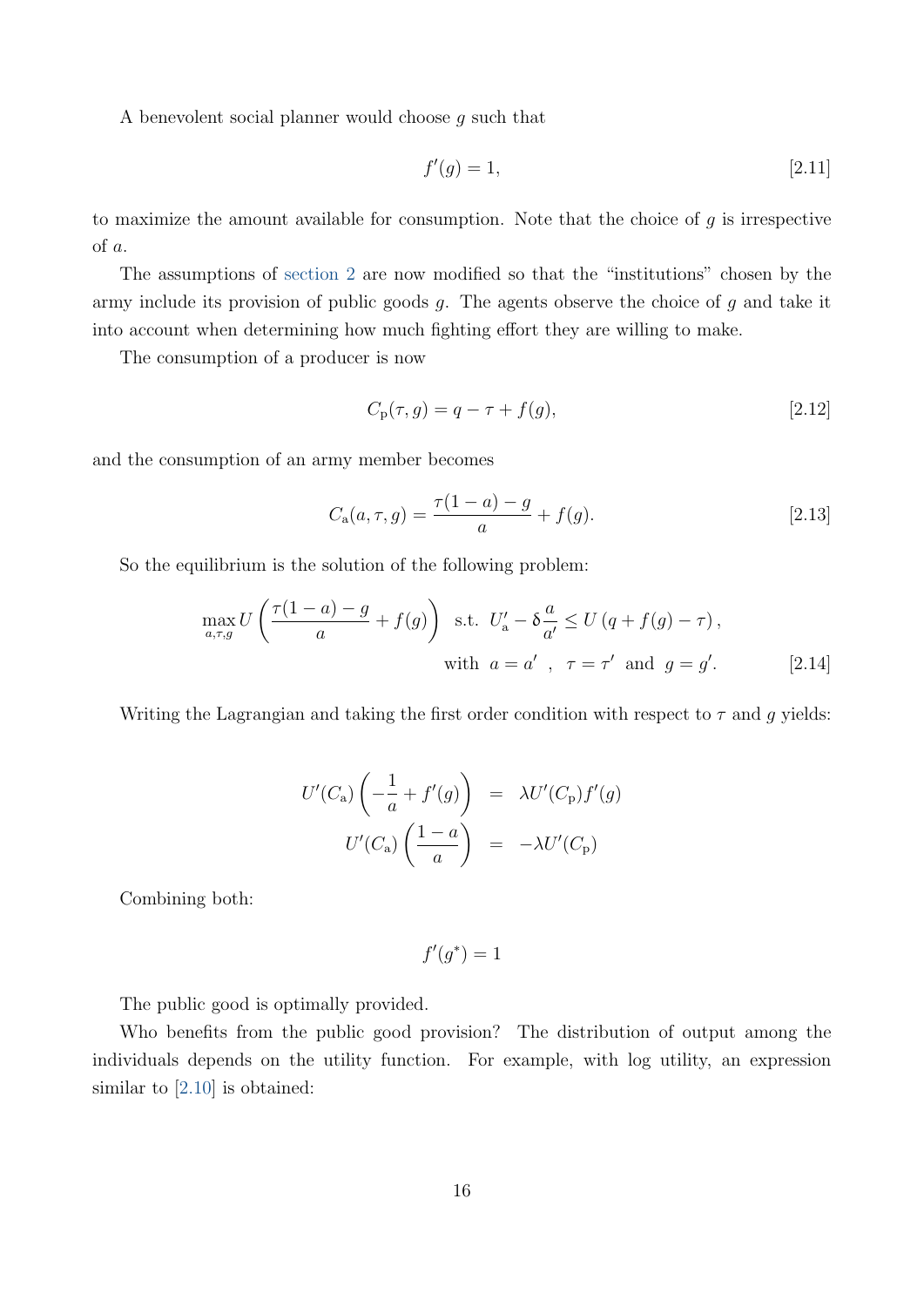<span id="page-18-1"></span>
$$
C_{\mathbf{a}} = \frac{(1-a)q + f(g^*) - g^*}{a + (1-a)e^{-\delta}} , C_{\mathbf{p}} = \frac{e^{-\delta}((1-a)q + f(g^*) - g^*)}{a + (1-a)e^{-\delta}}
$$

Thus, even though the incumbent army is extracting rents from producers, this does not preclude it acting as if it were benevolent in other contexts. In this particular setting, the public good is optimally provided, "government" incentives are aligned with the interests of society. This means that compared to a world where no-one had the ability to force others to do something against their will, the welfare of producers and consumption per capita could be either larger or smaller. This reflects a trade-off that having a "government" (or a king) entails.

This result is far from surprising and can be obtained in different models. In the context of voting and elections, this is discussed by [Persson and Tabellini](#page-31-3) [\(2000\)](#page-31-3) before they analyse common-pool problems that invalidate this result. Hold-up or credibility problems would also turn it down. In the context of this model, it provides a benchmark of public service provision with no distortion.

# <span id="page-18-0"></span>3 Investment and expropriation

Recent empirical work has highlighted the importance of institutions that prevent the government from expropriating individuals' resources. According to [Acemoglu and Johnson](#page-29-3) [\(2005\)](#page-29-3), such institutions are more important than those that facilitate contracting among private agents. The framework of this paper can be used to analyse this issue.

For the issue of expropriation to be interesting, it is necessary to allow producers to invest and consider some span of time between when an investment is made and its fruition. During this potentially long period of time, there is no reason to suppose that rebellions cannot take place. These features are captured by a two-stage model: producers can exert effort in the first stage to raise output at the second stage, when all consumption takes place.

This section adds no extra assumptions on the conflict technology. Rebellions are costly and this cost is lower for army members than for producers. In particular, members of the incumbent army can rebel and destroy the current institutions at zero cost (case of  $d = a$ ), as long as all its members agree to do so. When that happens, new institutions are chosen, and are set to maximise the average payoff of the new incumbent army. The only difference from autorefsec:model is that a rebellion is possible once sunk investment decisions have been made and their fruits can be expropriated.

In equilibrium, the possibility of expropriating capital generates extra incentives for rebellions — from producers and also from members of the current army willing to change the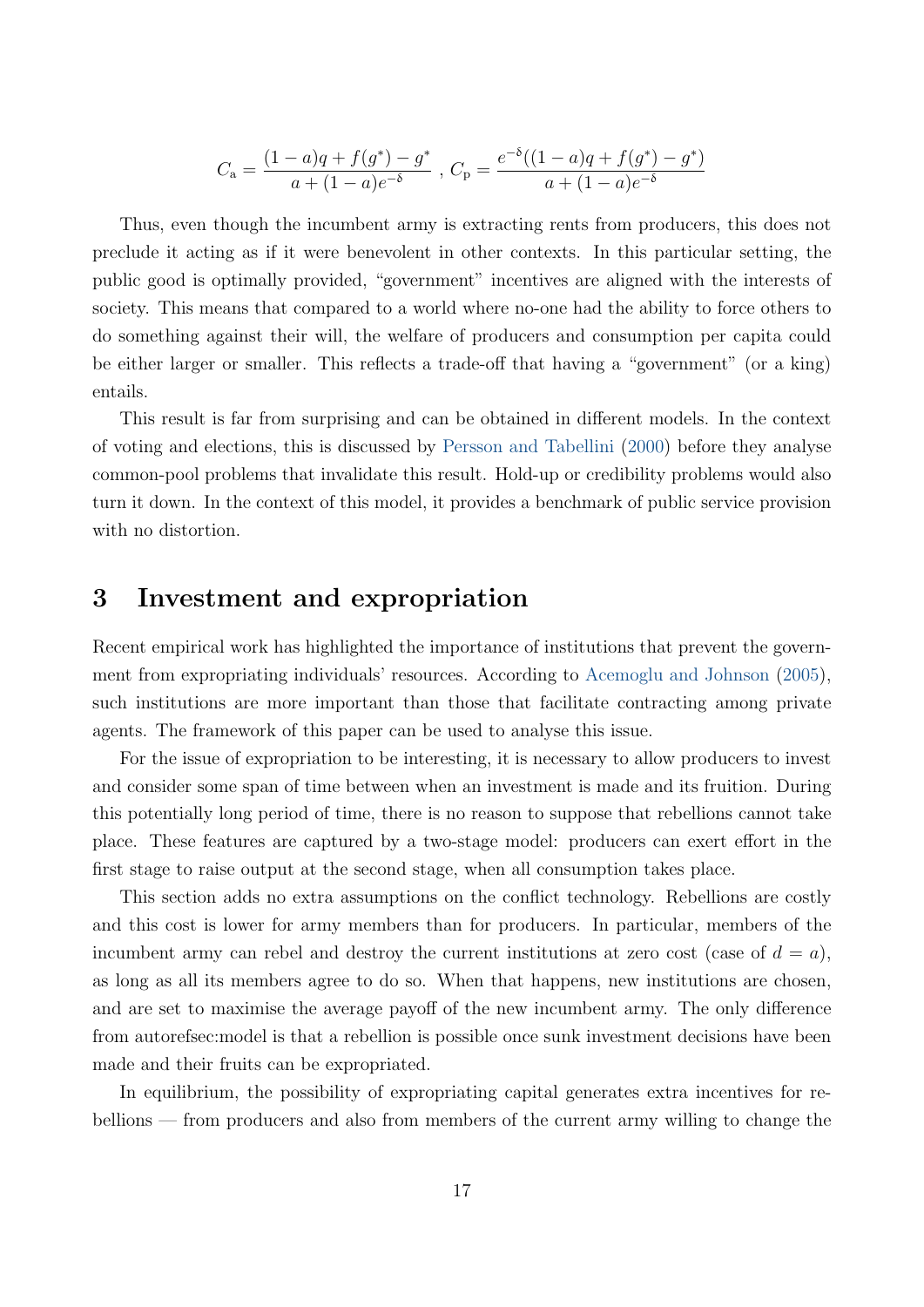rules. How are then the rules of the game in such a world? Naturally, producers' decisions to invest depend on how much they expect to keep, so taxes on capital cannot be too large. But the chosen policies must also prevent individuals (inside and outside the incumbent army) from rebelling.

Second, will those institutions be efficiently chosen? Will the incumbent army have incentives to establish rules protecting the fruits of producers' sunk efforts up to its efficiency point? [Section 2.4](#page-16-1) analysed a case where there was no distortion in the provision of public goods. Will there be any distortion in this case, and if so, why?

#### 3.1 Environment

For analytical tractability, agents' preferences are linear in consumption:  $U(C) = C$ . This allows for a relatively simple closed-form solution. With such preferences, only lump-sum taxes would be used by a benevolent government that didn't have to worry about rebellions.

[Figure 5](#page-19-0) shows the sequence of events in the model. There is an opportunity to invest after institutions are established. A rebellion, that destroys the current rules and leads to new ones, might occur after investment decisions have been made.

<span id="page-19-0"></span>Figure 5: Sequence of events



The first stage begins as in [section 2.](#page-7-0) The rules of the game are announced, taxes on producers can be contingent on observables. Before producers need to decide on investment decisions, there is as usual scope for rebellions that establish new institutions.

When no rebellions occur, producers receive an investment opportunity. Each producer gets to know his own idiosyncratic effort requirement,  $\epsilon$ . The effort cost  $\epsilon$  is uniformly distributed,  $U[\epsilon_L, \epsilon_H]$ . Producers making this effort start the second stage with  $\kappa$  units of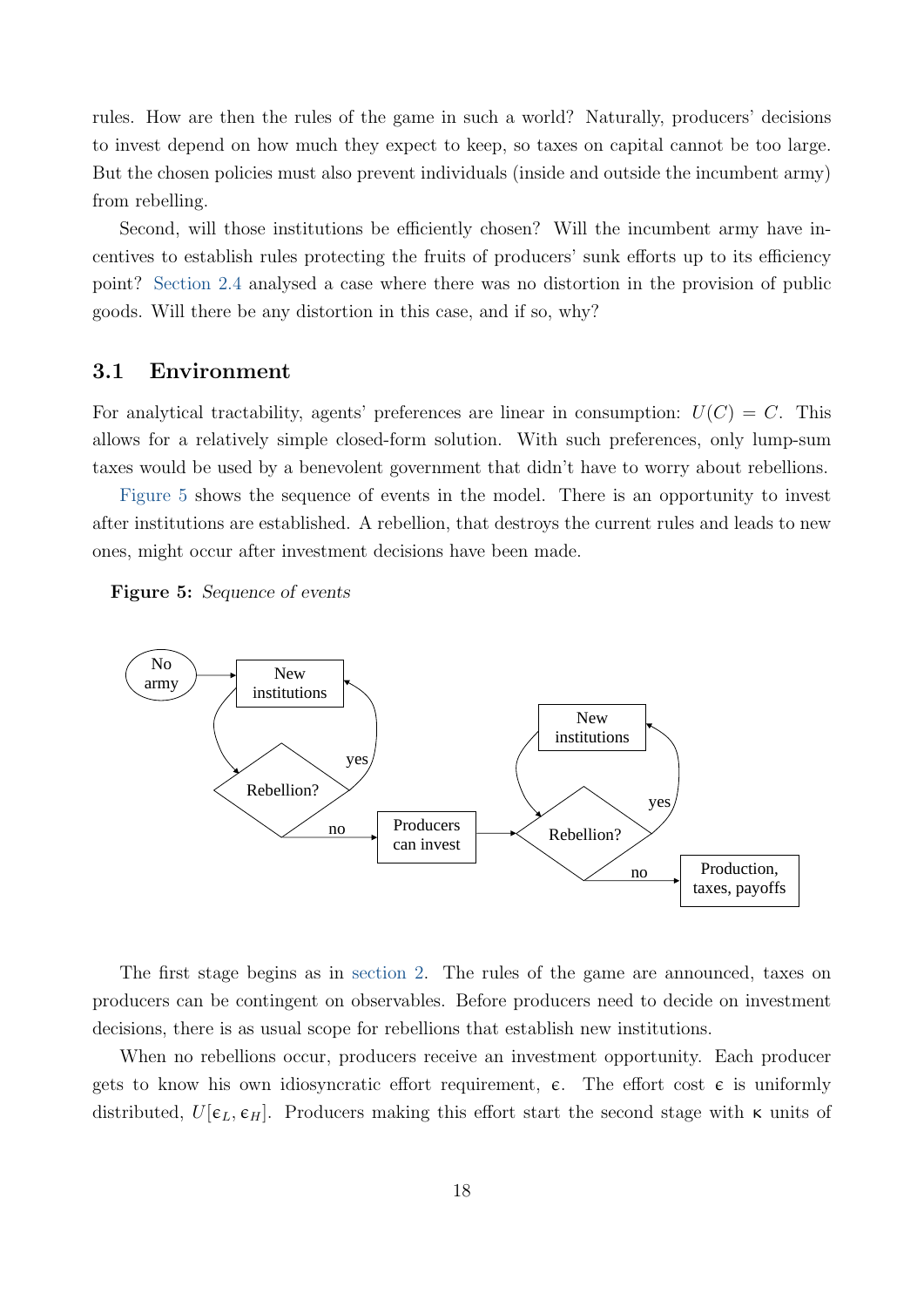output (with  $\kappa > \epsilon_H$ ), referred to as capital. Let  $k \in \{0, \kappa\}$  denote the capital holdings of a producer.

At the beginning of the second stage, there is another opportunity for producers and army members to rebel and destroy the current institutions. There are no exogenous restrictions on what the following rules could be, any taxes contingent on observables could be chosen (with capital k as well as q being observable). Similarly to the first stage, any new institutions are also subject to a further threat of rebellion. Once there are no profitable rebellions, each producer receives q and the rules are implemented.

### 3.2 Equilibrium

Characterizing the equilibrium requires working backwards from the second stage, determining the actions of a rebel army, and then analysing what would be chosen at the first stage.

#### 3.2.1 Second stage

Suppose first that there is a rebellion at the second stage, and that a new army of size  $a_2$  takes power. Determining the equilibrium army size and taxes is done in a similar way to that in [section 2.](#page-7-0)

An argument similar to [Proposition 1](#page-11-0) shows that an army that takes power at the second stage chooses taxes in order to equalize consumption of producers. The effort cost is sunk, so it does not influence the fighting effort of an individual. As a rebellion comes from the individuals with the lowest consumption, the army chooses taxes in order to equalize consumption so that, for a given total tax revenue, the incentive for rebellions is minimized.

Let  $U_{p_2}$  denote consumption of producers and  $U_{a_2}$  denote the consumption of army members in the second stage (effort exerted in the first stage is not taken into account). The army size is  $a_2$  and  $\tilde{s}$  denotes the number of producers who had invested. The total amount of capital is then  $\tilde{s}$  k and the payoff of an army member would be:

$$
U_{a_2}(a_2, U_{p_2}; \tilde{s}) = \frac{\tilde{s} \kappa + (1 - a_2)(q - U_{p_2})}{a_2}.
$$

Maximizing the army members' payoff subject to the constraint

$$
U_{\rm p_2} \leq U'_{\rm a_2} - \delta \frac{a_2}{a'_2}
$$

leads to

$$
\hat{a} = \frac{\delta}{q+2\delta}, \quad \hat{U}_{a_2}(\tilde{s}) = \frac{(q+\delta)^2}{q+2\delta} + \tilde{s}\kappa, \quad \text{and } \hat{U}_{p_2}(\tilde{s}) = \frac{(q+\delta)^2}{q+2\delta} - \delta + \tilde{s}\kappa. \tag{3.1}
$$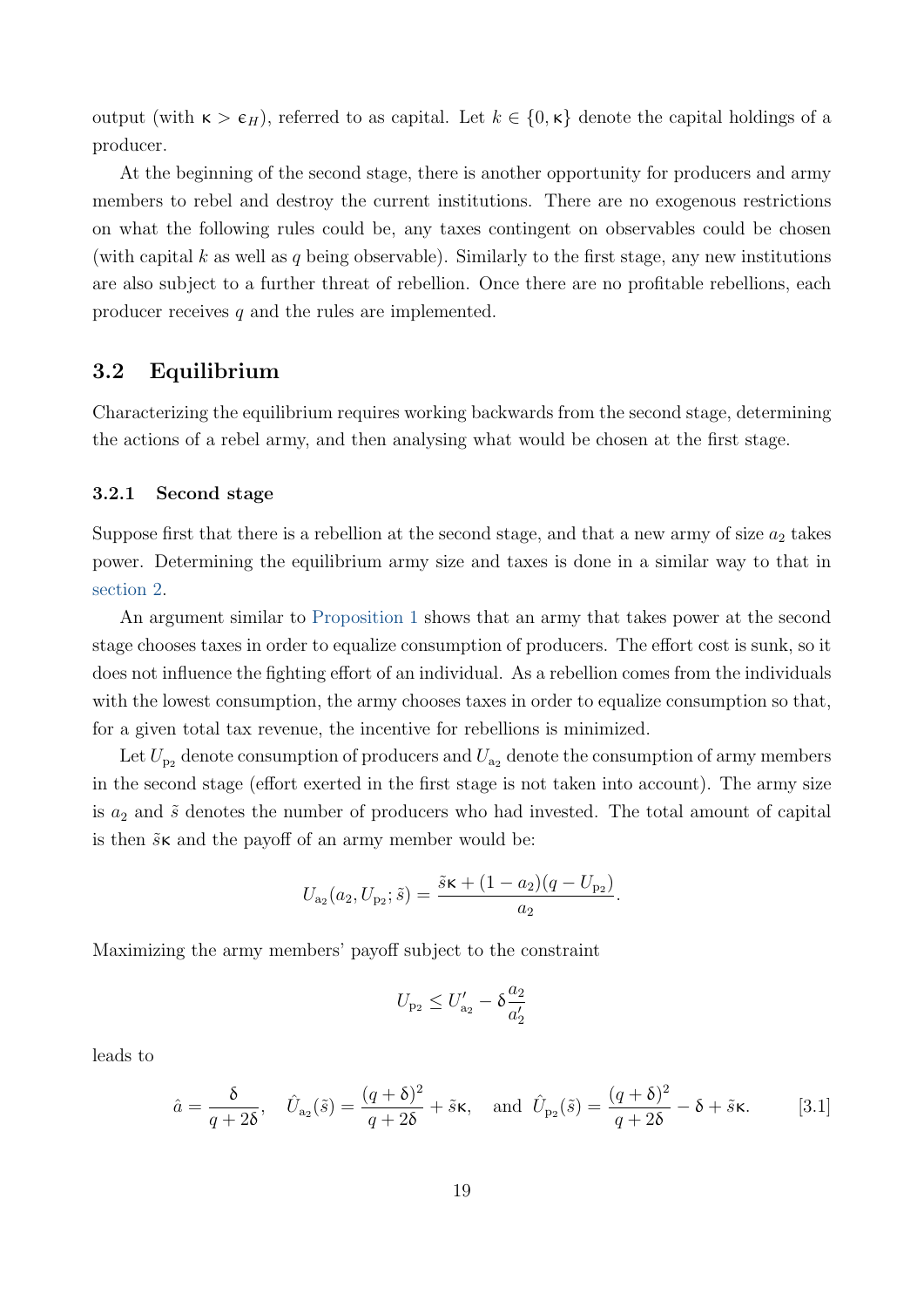as long as  $\delta/q$  is smaller than  $(1 + \sqrt{5})/2$ , which is assumed to hold — otherwise  $\tilde{U}_{p_2} = 0$ .

The army size  $a_2$  is the same as in [section 2.3.1.](#page-13-1) It is independent of  $\tilde{s}\kappa$ , which is analytically convenient. Total capital  $\tilde{s}$  is confiscated and equally distributed among the whole population.

#### 3.2.2 First stage

For the same reason as in [Proposition 1,](#page-11-0) the incumbent army will not want to generate heterogeneity in producers' consumption. Institutions will be defined by an army size a, a tax  $\tau_q$  that incides on all producers and a tax on capital  $\tau_\kappa$  on everyone that has  $\kappa$  units of capital.

The choice of capital tax determines a threshold for investment. Producers will invest if their effort cost  $\epsilon$  is smaller than  $\epsilon^*$ , where

$$
\varepsilon^*=\kappa-\tau_\kappa
$$

That determines the fraction s of producers that will make the effort

$$
s=(\varepsilon^*-\varepsilon_L)/(\varepsilon_H-\varepsilon_L)
$$

and the capital stock at the second stage,  $s(1 - a)\kappa$ .

The incumbent army makes its choices subject to facing no rebellion at either stage. The average payoff of an army member is:

<span id="page-21-0"></span>
$$
\frac{(1-a)\left(\tau_q + s\tau_{\kappa}\right)}{a}
$$

At the first stage, producers still do not know their effort cost  $\epsilon$ . So their expected utility, net of effort cost, is:

$$
q - \tau_q + sE(\kappa - \tau_{\kappa} - \varepsilon | \varepsilon \le \varepsilon^*) = q - \tau_q + s\frac{\varepsilon^* - \varepsilon}{2}
$$

Therefore, similar to what is obtained in [section 2,](#page-7-0) the first stage no-rebellion constraint is:

$$
q - \tau_q + s \frac{\epsilon^* - \epsilon_L}{2} \ge U'_a - \delta \frac{a}{a'}
$$
 [3.2]

Consumption of producers that had not invested is  $q - \tau_q$ . Consumption of producers that have invested is  $q - \tau_q + \kappa - \tau_{\kappa}$ , which is larger than consumption of those without capital  $(\kappa - \tau_{\kappa} > \varepsilon^*)$ . Therefore, producers that had invested are willing to make less fighting effort to take power. Consequently, their no-rebellion constraint is not binding. This is exactly what brings incentives for expropriating their capital.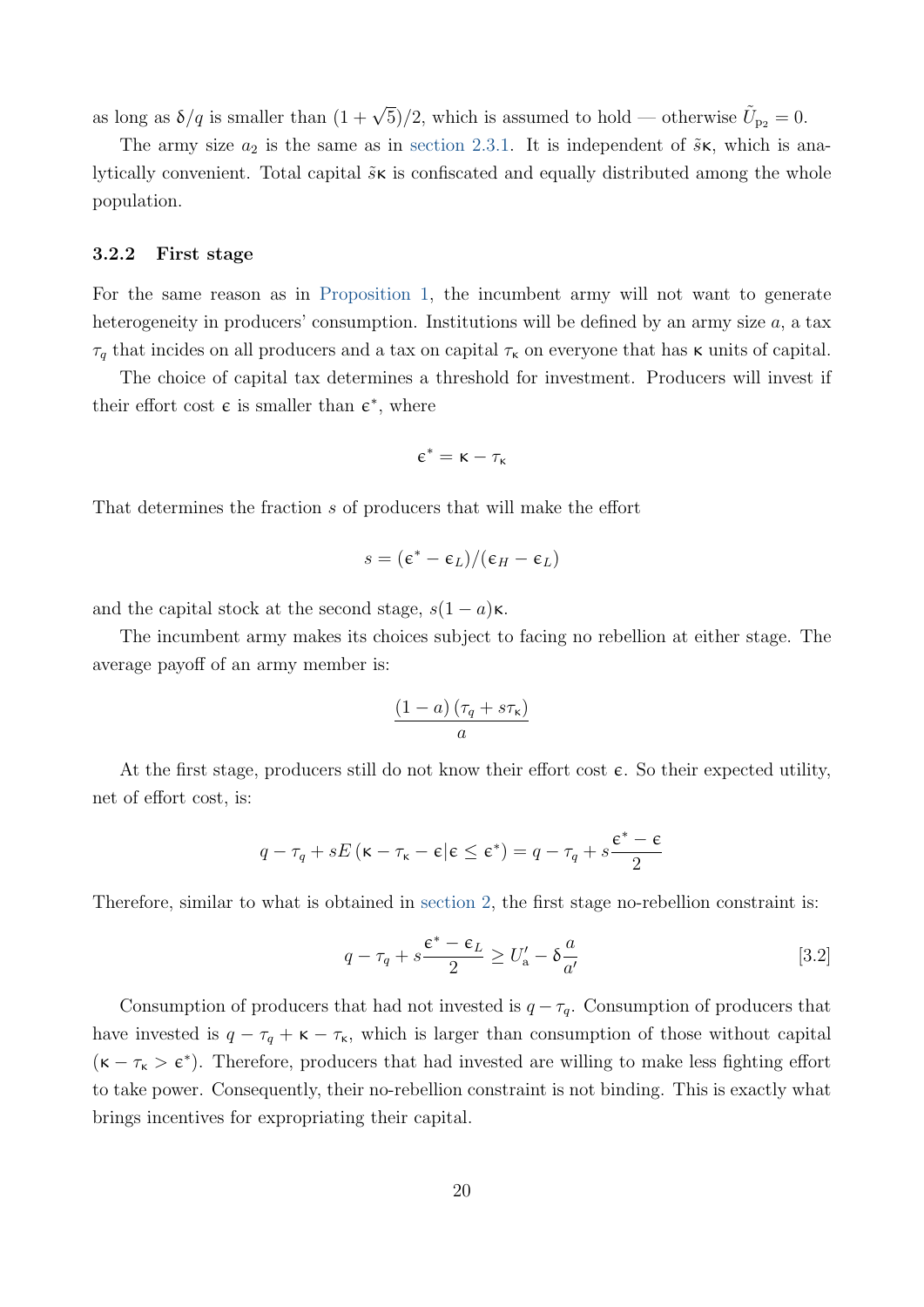Substituting the equilibrium equations for the second stage, and assuming there are enough producers that would choose not to invest, equation  $[2.2]$  becomes:<sup>[10](#page-22-0)</sup>

$$
\hat{a}\hat{U}_{a_2}(s(1-a)) - (\hat{a}-d)(q-\tau_q) - dU_a \le \delta(a-d)
$$
\n[3.3]

It has to hold for all values of d. The left hand side is the total utility gain the rebel army would get if they took power. The right hand side is the cost to destroy the current institutions.

Due to the linearity of the constraint on  $d$ , it can be expressed by 2 constraints, one for  $d = 0$ , and the other for  $d = \hat{a}$ :

<span id="page-22-1"></span>
$$
q - \tau_q \ge \frac{(q+\delta)^2}{q+2\delta} + (1-a)s\kappa - \delta\frac{a}{\hat{a}} \tag{3.4}
$$

$$
U_{\rm a} \ge \frac{(q+\delta)^2}{q+2\delta} + (1-a)s\kappa - \delta\frac{a}{\hat{a}} + \delta \tag{3.5}
$$

<span id="page-22-3"></span>**Proposition 2** In a Markovian equilibrium with  $s > 0$ ,

- Constraints [\[3.4\]](#page-22-1) and [\[3.5\]](#page-22-1) are binding. Constraint [\[3.2\]](#page-21-0) is slack.
- $U_a$  can be written as:

<span id="page-22-2"></span>
$$
U_{\mathbf{a}} = (1 - a^*)(s\kappa + q + 2\delta) - \frac{1 - a^*}{a^*} \left(\frac{\delta^2}{q + 2\delta} + s\epsilon^*\right)
$$
 [3.6]

• where

$$
a^* = \frac{\delta \hat{a} + s \epsilon^*}{\delta + s \epsilon^*}
$$
 [3.7]

PROOF See [appendix A.2.](#page-32-0)

The second-stage constraints for army members and those who did not invest are binding. Because of the stock of capital from first-stage investment, members of the army have stronger incentives to rebel. The first-stage constraint is slack.

The army size  $a^*$  is equal to  $\hat{a}$  if  $s = 0$  and is strictly larger than  $\hat{a}$  if  $s > 0$ . In an equilibrium with some investment, the size of the army has to be larger. An army that wants low taxes on capital to stimulate investment faces two constraints: it must provide incentives for producers not to rebel; and it must also provide incentives for its members of the not to change its policies once investment decisions have been made. The constraint [\[3.4\]](#page-22-1) can be satisfied either by a larger army size or lower taxes. The constraint [\[3.5\]](#page-22-1) requires either a larger army size or higher taxes.

<span id="page-22-0"></span><sup>&</sup>lt;sup>10</sup>If the size of the rebel army  $\hat{a}$  is larger than the measure of producers that did not invest  $((1-s)(1-a))$ . a rebellion with producers only would have to include some that had invested. However, that rebellion is less profitable than a rebellion involving only army members and producers with no capital. For the sake of simplifying exposition, we ignore this point here, which is dealt with in the appendix.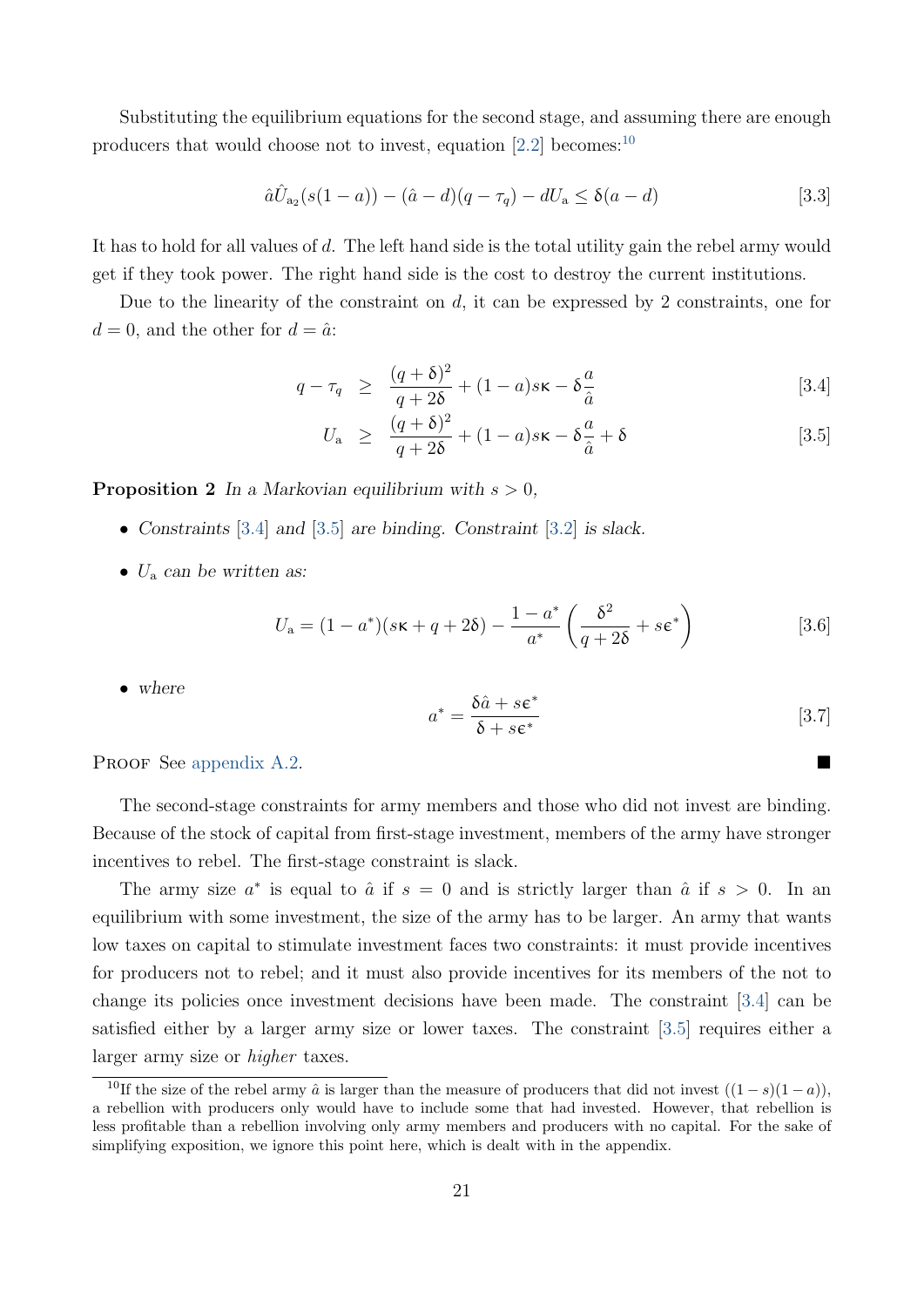<span id="page-23-1"></span>Once investment decisions have been made, individuals have more incentives to rebel and rewrite the rules, so to expropriate capital from those who took an investment opportunity. To rewrite the rules, they need to pay the cost of defeating the incumbent army. This cost however would be zero for the army in power if they could all agree to "rebel" against the current institutions and establish new ones. Thus, the only way to prevent them from doing so is by having an army in power that is larger than the second-stage equilibrium size, because then they will not all agree on removing the old regime.

If power is shared among a large number of people (a large army size  $a$  is chosen), then, if there is a rebellion at the second stage, there will not be a place in the new incumbent army for all current army members. All army members know that, if the current institutions are destroyed, some of them will lose their positions. So, there can be no rebellion with the support of all incumbent army members. Some of them will oppose it, and it will be costly to defeat them. Hence, an equilibrium with no change in policies at the second stage is feasible — as long as  $a$  is large enough — and that will be chosen if investment opportunities are sufficiently profitable.

Note that the extra army members  $(a^* - \hat{a})$  have no special function, except for fighting against rebels (off the equilibrium path). They have power to defend the current institutions from outsiders and, especially, to fight against army members should they defect. In equilibrium, they avoid conflict, share rents, and do not change the rules. Any attack to the current institutions would be opposed by enough people — who simply want to preserve the status quo because they would not have a place in the new incumbent army.

The result relies on the assumption that people cannot agree before a rebellion to throw away some of the old rules but keep others intact (in this case that they will change taxes but keep  $\alpha$  fixed). Once a rebellion occurs, the new institutions have to maximize the payoffs of those in power. Allowing for such "partial reoptimization" would imply that there is some external check that prevents power being exercised in certain areas, but not others, which makes no sense in the context of this model.

Going back to the analogy with [Myerson](#page-30-2) [\(2009\)](#page-30-2), the rules of the game provide the focal point for the allocation of resources once production has taken place. Theorizing about government and institutions is then making assumptions about how those focal points are established. Now, the sheer existence of a government pressuposes a certain set of policies will be in effect. For example, the army cannot simply change taxes on production one it has taken place, although there is no scope for conflict then. It is then natural to assume that the rules of the game can only be changed with a rebellion (of course the rules could be contingent).

Substituting the value of  $a^*$  on [\[3.6\]](#page-22-2) and doing loads of algebra yields

<span id="page-23-0"></span>
$$
U_{\rm a} = \frac{\delta(q+\delta)}{q+2\delta} \left( \frac{q+\delta+s(\kappa-\epsilon^*)}{\delta+s\epsilon^*} \right)
$$
 [3.8]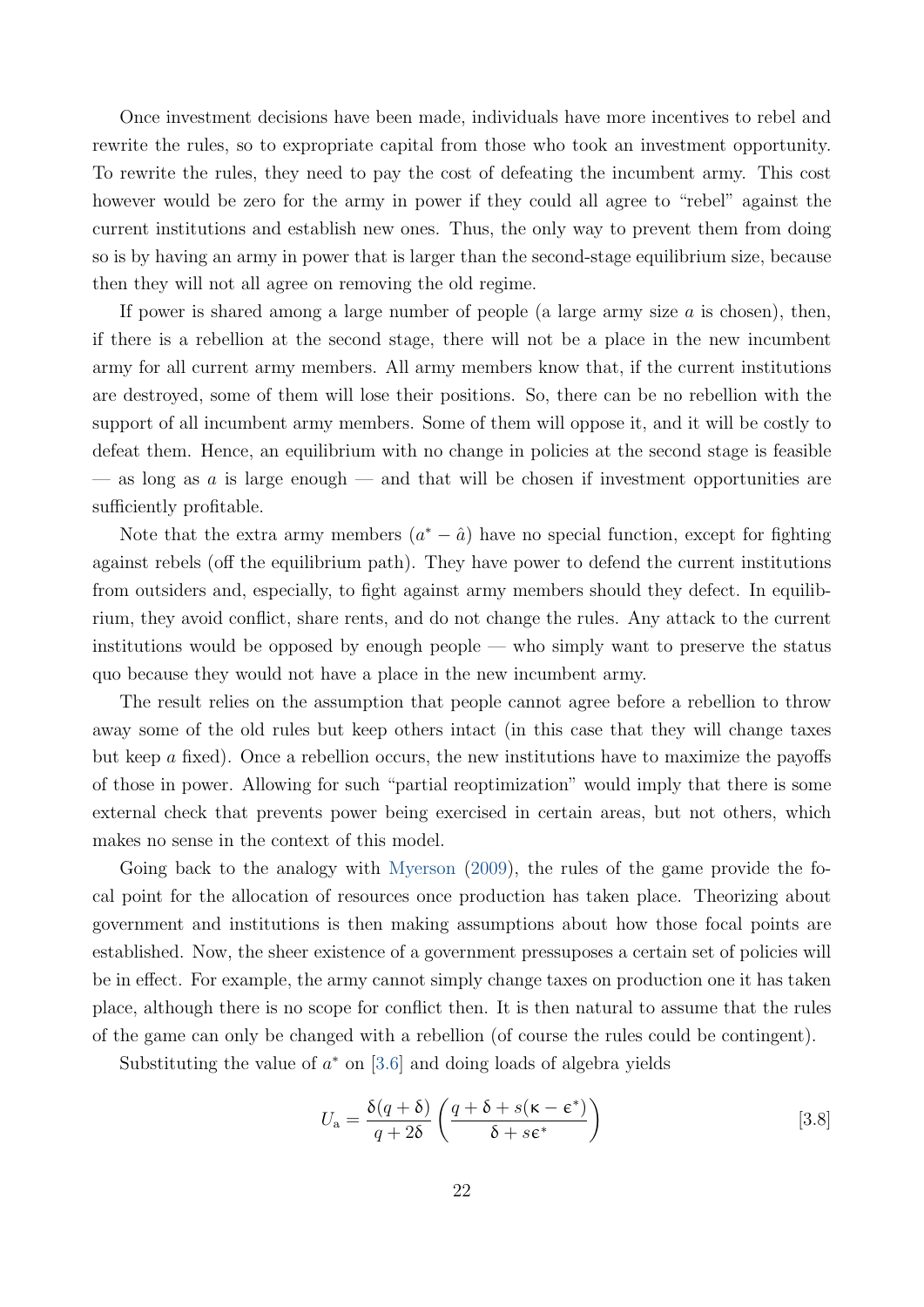The first order condition with respect to  $\epsilon^*$  (remember that s is also a function of  $\epsilon^*$ ) yields:

$$
(\varepsilon_H - \varepsilon_L)\kappa s^2 + 2(q + 2\delta)(\varepsilon_H - \varepsilon_L)s + [\varepsilon_L(q + 2\delta) - \delta\kappa] = 0
$$

One root of this equation is negative. The other one might be positive and is the only economically meaningful root. It is:

$$
s^* = \sqrt{\left(\frac{q+2\delta}{k}\right)^2 + \frac{1}{\epsilon_H - \epsilon_L} \left(\delta - (q+2\delta)\frac{\epsilon_L}{k}\right)} - \frac{q+2\delta}{k} \tag{3.9}
$$

(as long as  $s^* \in [0,1]$ ). This is positive if

$$
\delta \kappa - \varepsilon_L (q+2\delta) > 0 \Rightarrow \frac{\kappa}{\varepsilon_L} - 1 > 1 + \frac{q}{\delta}
$$

As mentioned above, the no-rebellion constraint for producers with good investment opportunities is not binding. Thus, the distribution of income does not correspond exactly to the distribution of power. Economic prosperity is related to having more citizens with slack no-rebellion constraints. This requires institutions that protect their investment. The model allows the incumbent army to (costlessly) build those institutions. As in equilibrium agents will only invest if those institutions are there, it is in the best interest of the army to build them. Or is it?

#### 3.3 The efficient choice of capital taxes

As long as  $\kappa > \epsilon_H$ , if property could be directly protected from expropriation at no cost, investing would always be efficient. However, in this model, that might not be true. If there is investment, more people have to be in the army in order to prevent a rebellion, which entails an opportunity cost.

The efficient benchmark in this case is the following: taxes on capital  $\tau_{\kappa}$  are chosen by a benevolent agent, knowing that everything else (a and  $\tau_q$ ) will be determined in equilibrium, from the problem of maximising payoffs of the group in power subject to the threats of rebellion discussed above.

In the case of [section 2.4,](#page-16-1) such a benevolent agent could not improve the economy with a different choice of g. In that case, the public good would be efficiently provided. Here, is protection of property rights efficiently provided? If not, is it underprovided or overprovided and why?

For a given  $\tau_{\kappa}$ , restrictions determine a and  $\tau_{q}$ . The capital tax  $\tau_{\kappa}$  determines s, which pins down the incumbent army size,  $a^*$ , as any smaller  $a$  would lead to a rebellion in the second stage. Then, taxes on q would be such that the constraint in [\[3.4\]](#page-22-1) would be binding.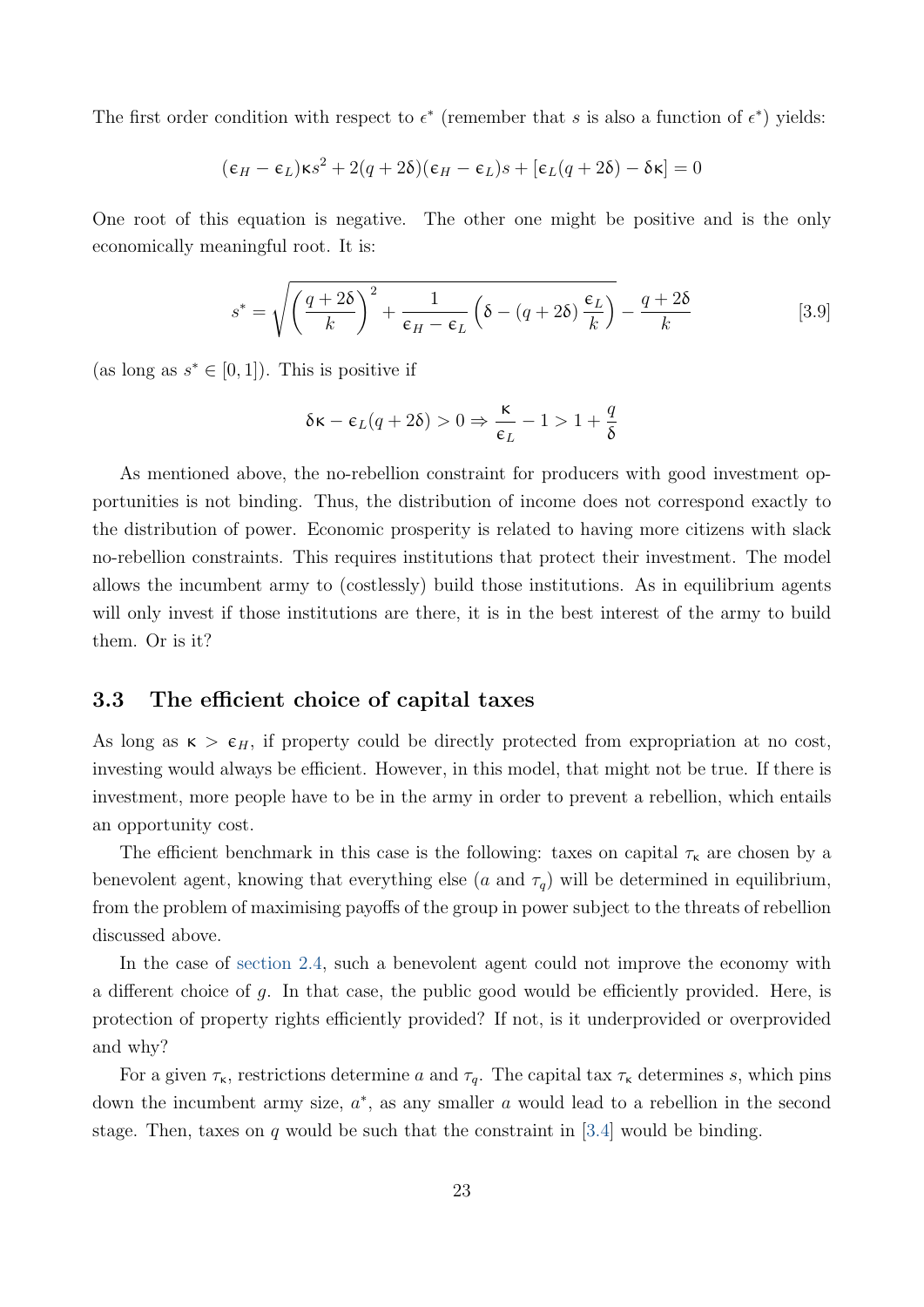Welfare in the economy is given by:

$$
W = aU_{\rm a} + (1 - a)U_{\rm p} + (1 - a)s\frac{\epsilon^* - \epsilon_L}{2}
$$

As in equilibrium  $U_a = U_p + \delta$ ,

$$
W = U_{\mathbf{a}} - (1 - a)\delta + (1 - a)s \frac{\epsilon^* - \epsilon_L}{2}
$$

There are 2 differences between the expression for W and  $U_a$ . The second term,  $-(1-a)\delta$ , is related to the distribution of resources in the economy. The third term is the investor surplus.

Substituting  $a = a^*$  and rearranging:

$$
W = \frac{\delta(q+\delta)}{q+2\delta} \left( \frac{q+s(\kappa-\epsilon)}{\delta+s\epsilon^*} + \frac{s^2(\epsilon_H-\epsilon_L)}{2(\delta+s\epsilon^*)} \right)
$$

The last term in brackets corresponds to the investor's surplus. Now consider the welfare function  $W_c$ , which ignores the investor surplus:

$$
W_c = \frac{\delta(q+\delta)}{q+2\delta} \left( \frac{q+s(\kappa-\epsilon)}{\delta+s\epsilon^*} \right)
$$

The difference between them is

$$
\frac{\delta(q+\delta)}{q+2\delta}\left(\frac{s^2(\epsilon_H-\epsilon_L)}{2(\delta+s\epsilon^*)}\right)
$$

Taking derivative with respect to s (remember  $\epsilon^*$  is a function of s) shows that this is always positive. Thus

$$
\frac{\partial W}{\partial s} > \frac{\partial W_c}{\partial s}
$$

That is the first distortion. The constrained welfare-maximizing choice of s leads to more investment than the equilibrium because it takes into account the investor's surplus.

The no-rebellion constraint for those who invested is slack. That is because  $\epsilon$  is not observable. So it is impossible for the incumbent army to get rents from them at the margin. Therefore the incumbent army does not consider their utility in their decisions, and capital taxes are too high.

The political Coase theorem does not hold here because of the non-observability of effort,  $\epsilon$ , which makes it impossible writing rules contingent on it.

There is another distortion, as  $W_c$  is different from  $U_a$  in [\[3.8\]](#page-23-0) — there is an extra  $\delta$  in the numerator in the later. Going through the same steps as above, we find that the s that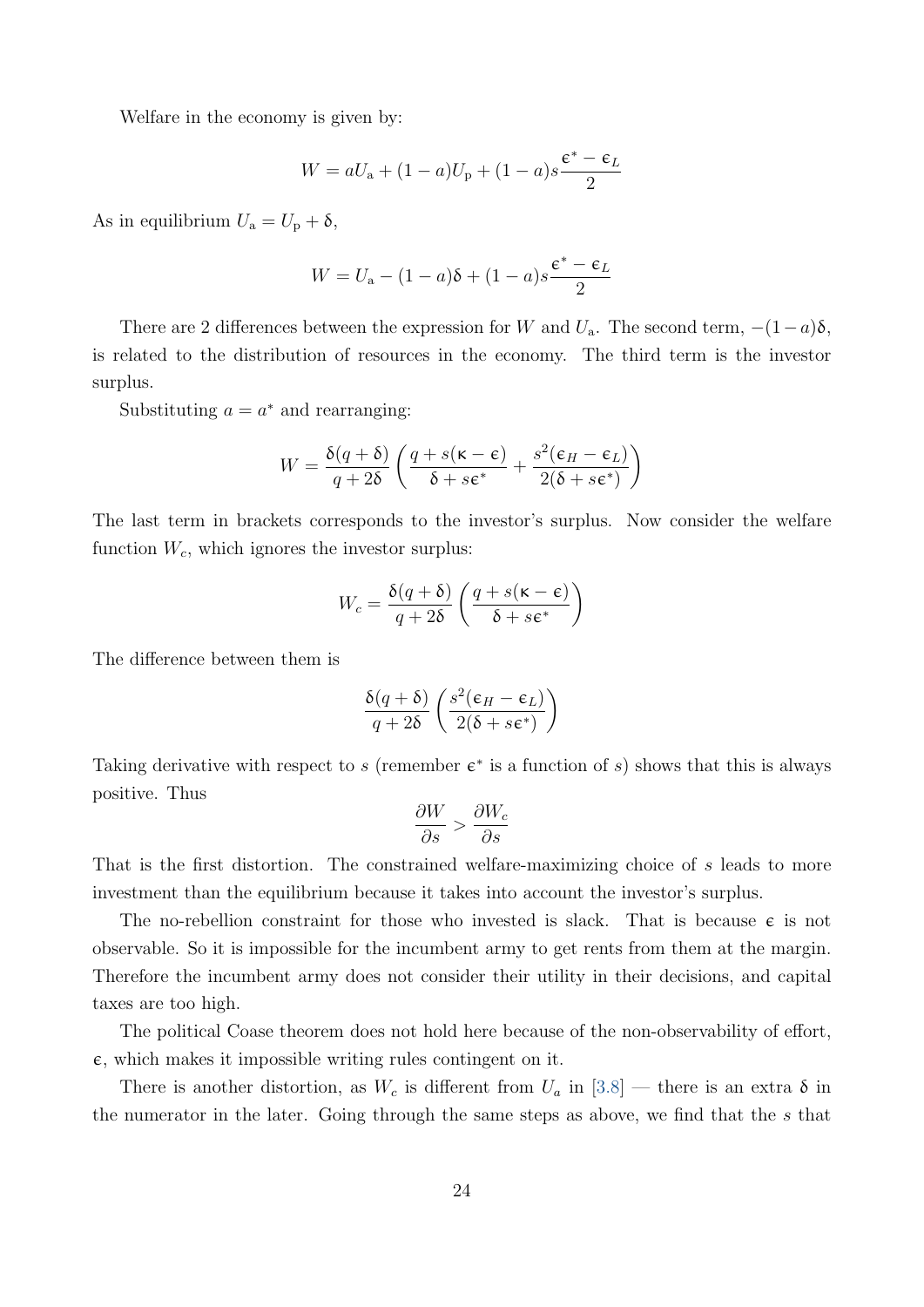<span id="page-26-0"></span>maximizes  $W_c$  is:

$$
s_c = \sqrt{\left(\frac{q+\delta}{\kappa}\right)^2 + \frac{\delta \kappa - \epsilon_L(q+\delta)}{\kappa(\epsilon_H - \epsilon_L)}} - \frac{q+\delta}{\kappa}
$$

This is positive if

$$
\delta \kappa - \varepsilon_L (q+\delta) > 0 \Rightarrow \frac{\kappa}{\varepsilon_L} - 1 > \frac{q}{\delta}
$$

This condition is much weaker than the one before. Indeed, as long as either  $s^*$  or  $s_c$  is strictly between 0 and 1,  $s^* < s_c$ .

This distortion is related to sharing power. Protection of property rights requires a larger army, thus it requires sharing power. But sharing power requires sharing rents, because a rebellion that includes government insiders requires less fighting effort. Thus even if protection leads to higher output, it also implies that a lower fraction of output goes to an army member. Hence, the army might choose higher taxes on capital even if it leads to lower output, because of its impact on the distribution of power, and consequently, the distribution of income.

Because sharing power requires sharing rents, public goods or services that have to be provided by people with power will be underprovided. Hence, the threat of expropriation from the government turns out to be a serious issue in the model, reflected in capital taxes that are too high from the society's point of view. That is in accordance to the empirical evidence in [Acemoglu and Johnson](#page-29-3) [\(2005\)](#page-29-3).

Last, a note on the effect of the power parameter,  $\delta$ . In [section 2.4,](#page-16-1) welfare of producers in an economy with institutions and a self-interested incumbent army might be larger than welfare of producers in an economy where everyone gets  $q$  and no transfers can be enforced. That is because the possibility of establishing rules allows for the provision of public goods. However, in that case,  $\delta \to 0$  is ideal. Intuitively, it is important to have power to collect and enforce taxes, but then, power is not good, as it tends to lead to larger a and worse income distribution.

However, this section shows that in an economy with a very small  $\delta$ , there cannot be investment. Any investment would be exproprated (capital taxes would be 100%). If  $\delta$  is low enough, it is not even efficient to protect property – it would require too many people in the army. A larger  $\delta$  allows the incumbent army to keep its power. That will be used for their own good, but might also allow them to (partly) protect private property, which would not be possible with a lower  $\delta$ .

### 3.4 Analogies with historical examples

The results show the importance of sharing power to estimulate investment and prevent changes in the rules of the game that lead to expropriation. They also show the rulers will not share power as much as would be efficient. Although the model is too abstract to match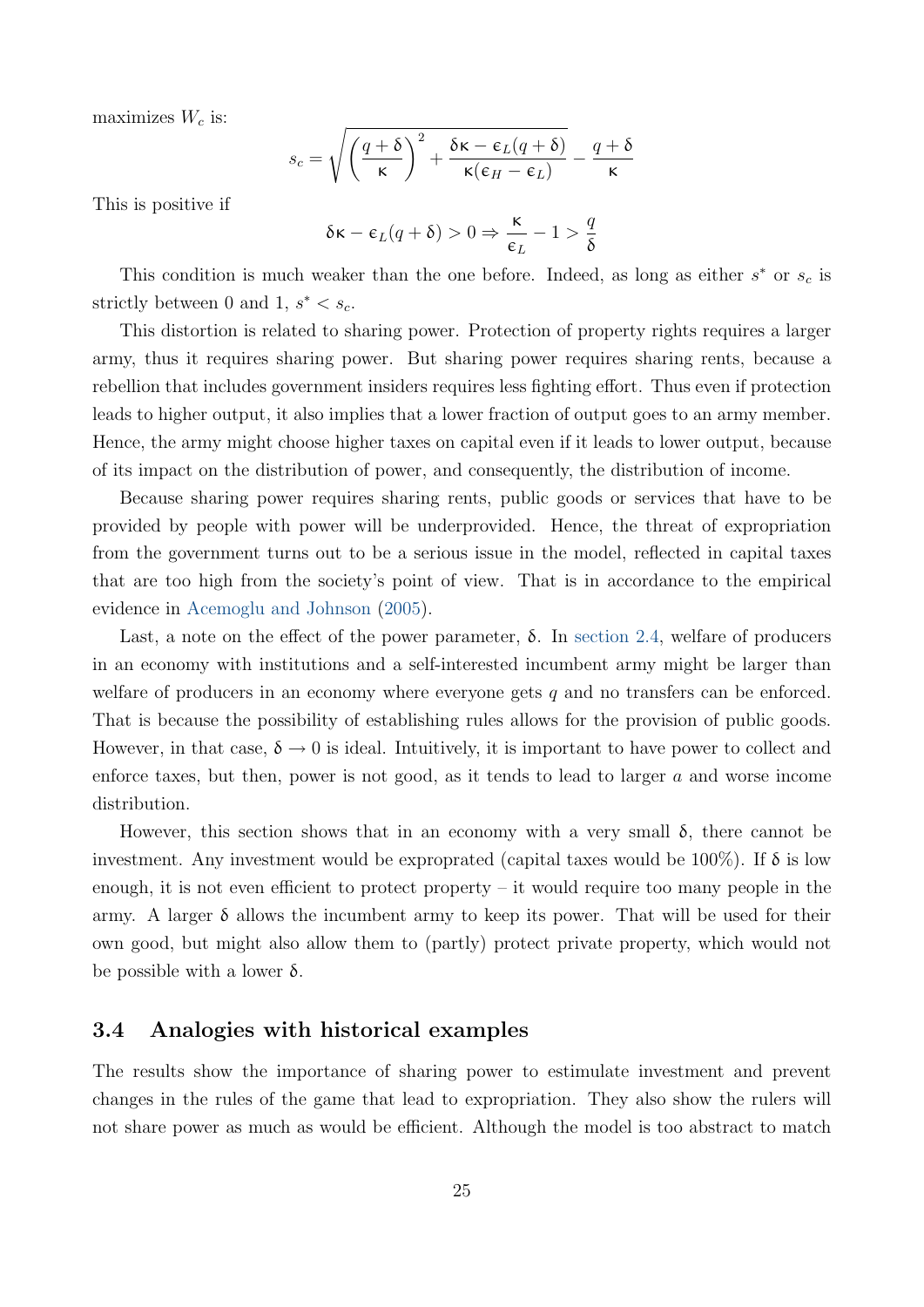<span id="page-27-1"></span>precisely historical examples, this idea squares out right with our reading of history.

[Malmendier](#page-30-13) [\(2009\)](#page-30-13) studies what he calls the earliest predecessor of modern business corporation, the Roman societas publicanorum. Their demise occurred with the transition from the Roman Republic to the Roman Empire, around two thousand years ago. One possible reason for their demise is that "the Roman Republic was a system of checks and balances. But the emperors centralized power and could, in principle, bend law and enforcement in their favor". In other words, while power was decentralized, it was possible to have rules that guarantee the property rights of the *societas publicanorum*, presumably because changing the rules would require some of the powerful people to launch an attack on others, which was costly. But once power is centralized, protection agaisnt expropriation is not possible anymore.

[Greif](#page-30-4) [\(2006\)](#page-30-4) analyses in detail the building of a State in Genoa, in Medieval times. As in many cities in medieval Italy, Genoa employed a *podestà*, someone coming from another city that would govern Genoa for a year. Greif analyses the importance of the podesteria system for interclan cooperation. The *podestà* was generously paid, but it was worth having him there for it allow cooperation and investment. Interestingly, Greif argues that the *podestà* had to be sufficiently strong because otherwise if one clan had defeated the other, it could easily defeat the podestà as well. Translating it into the language of the model, the strength of the podestà  $(a^* - \hat{a})$  had to be large enough to prevent a clan to kick him out and change the rules.<sup>[11](#page-27-0)</sup>

Glorious revolution. Main thing: power sharing between king and parliament. By accepting the Declaration of Rights and the Bill of Rights, King William is accepting that power is shared between him and the parliament. Result: secure property rights, elimination of confiscatory government. One issue in this case is that people in the parliament were either directly interested or very related to those who were interested in the protection of their own wealth against the crown. But [North and Weingast](#page-31-1) [\(1989\)](#page-31-1) show that after the glorious revolution England could borrow much more, at substantially lower rates. That was certainly in the interest of the king, but was not possible without sharing power between king and parliament, as that would make too easy for the king to rewrite the rules.

Although that was very good to the king in terms of financing its debt, the kings did not really wanted to do so, they resisted quite a bit. Presumably the existence of the parliament implied that rents would have to be shared between the king and the parliament, so even if the pie was larger, the share of the king could be smaller. That is clearly related to the result that the incumbent army will refrain from sharing power and the level of investment will be sub-optimal.

Broadly speaking, the extra people in the army  $(a^* - \hat{a})$  might perhaps be interpreted as a "parliament" or any other group of people with power to deter changes in government – from outsiders and, especially, from insiders. Parliaments usually are thought of as representing

<span id="page-27-0"></span> $^{11}$ [Greif](#page-30-4) [\(2006\)](#page-30-4), page 239-240.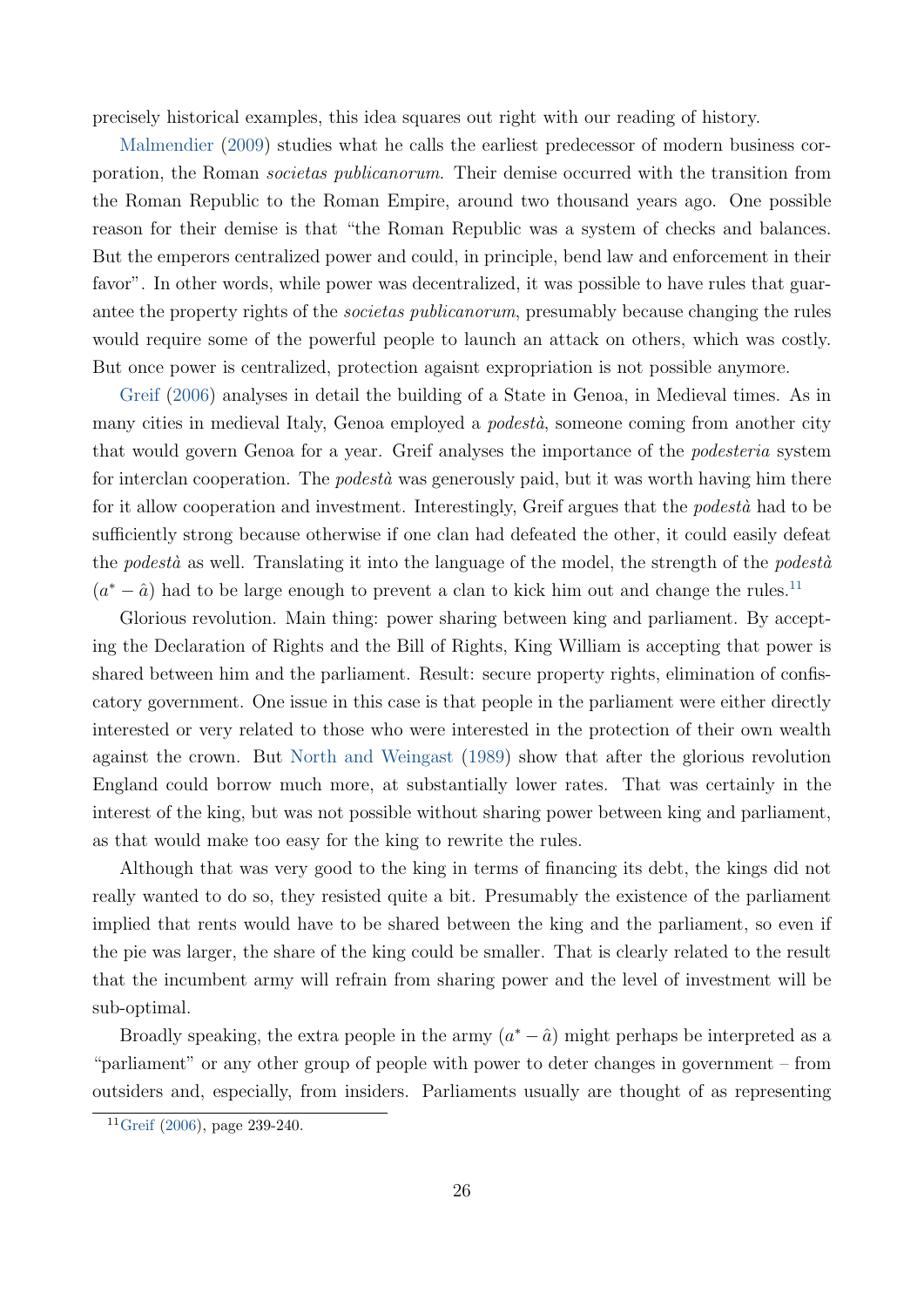<span id="page-28-4"></span>the people that elected their members, but then so are democractically elected presidents, and parliaments are not only useful to defend minorities. Power sharing makes the institutions more stable because it makes costly for some members in power to alter the institutions that establish how power is distributed and limit how much can be taken from producers.

# <span id="page-28-0"></span>4 Conclusions

Governments and institutions play a key role in development by making it possible to direct resources to the provision of public goods and by enforcing collective choices. However, what is called a government in some of the poorest countries bears little resemblance to its counterpart in the most developed nations. As noted by the bible passage in the book of Samuel, those with power to choose the "rules of the game", guided by their own interests, might choose policies that are not necessarily good from the point of view of society. Indeed, in far too many cases, the warnings of Samuel remain as relevant as ever.<sup>[12](#page-28-3)</sup>

This paper provides a model where institutions are set to maximise the payoffs of the group in power. That assumption and the threat of rebellions are the main elements of the model. When private investment is considered, the risk of expropriation emerges. In order to protect investment, sharing power is needed. That is the only way to prevent those in power to tear up the old rules and expropriate capital. However, sharing power requires sharing rents, because those with power can use it against the other members of the ruling group. Hence, there is not enough sharing power and too high capital taxes — too little protection of investment.

This framework could be used in a number of ways. First, it can be explored to understand which factors allow for more or less power sharing — and thus investment. It would also be interesting to analyse other sources of inefficiencies. Also, agents are homogeneous ex ante, with heterogeneity as an equilibrium outcome, but ex-ante heterogeneity of various forms could be incorporated into the model (for example, ethnic differences, as in [Caselli and Coleman](#page-29-13) [\(2006\)](#page-29-13)). There are no rebellions in equilibrium, but they could arise if the model had some stochastic elements.

# References

- <span id="page-28-2"></span>ACEMOGLU, D. (2008), "Oligarchic versus democratic societies", Journal of the European Economic Association,  $6(1)$  $6(1)$ :1–44 (March). 6
- <span id="page-28-1"></span>Acemoglu, D., Egorov, G. and Sonin, K. (2008), "Coalition formation in nondemocracies", Review of Economic Studies, 75(4):987–1009 (October). [5](#page-6-2)

<span id="page-28-3"></span> $12$ For a model on the trade-off that having a government (or a "king") entails, see [Grossman](#page-30-14) [\(2002\)](#page-30-14).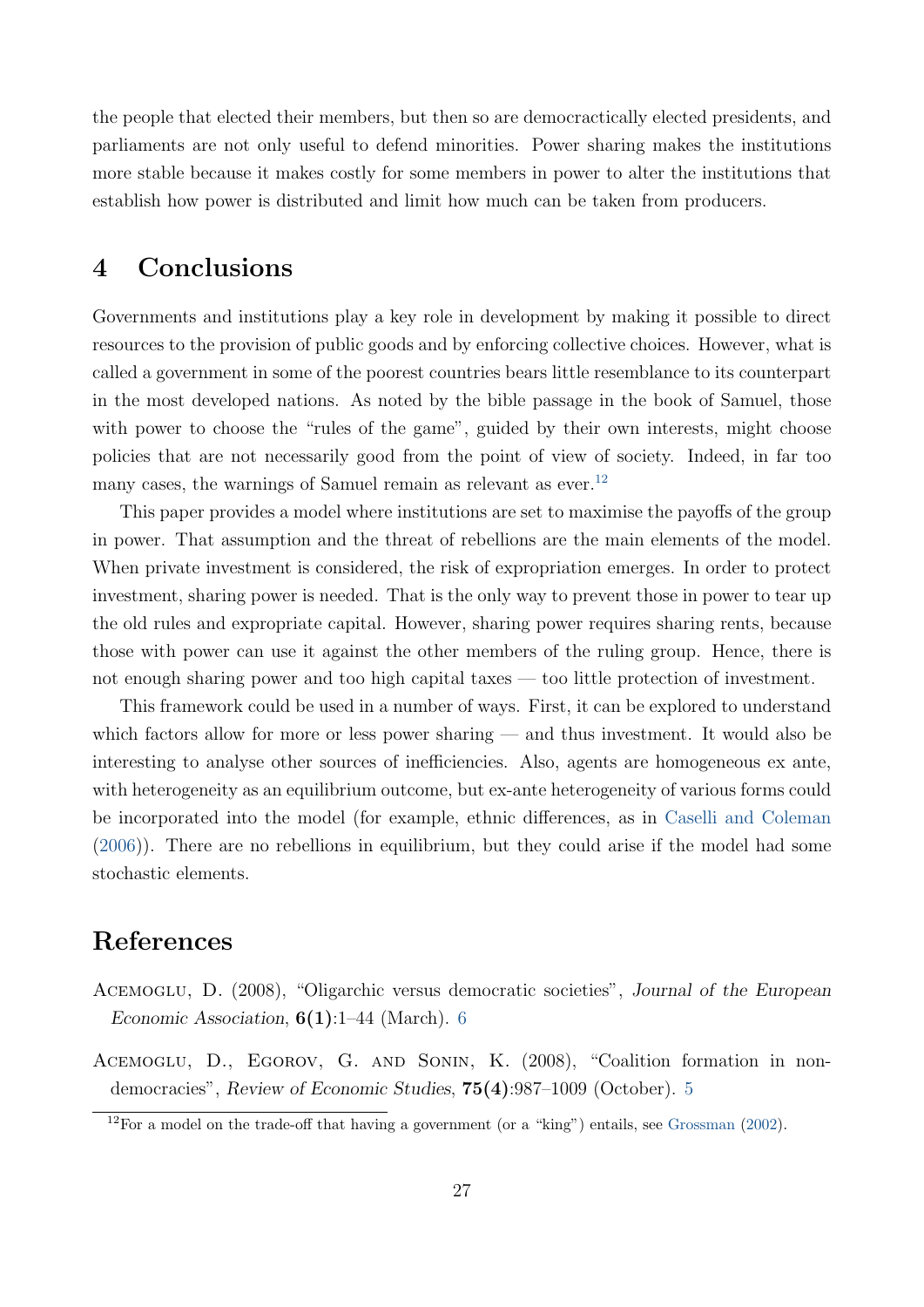- <span id="page-29-3"></span>Acemoglu, D. and Johnson, S. (2005), ["Unbundling institutions"](http://www.journals.uchicago.edu/doi/abs/10.1086/432166), Journal of Political Economy, 113(5):949–995. [4,](#page-5-1) [17,](#page-18-1) [25](#page-26-0)
- <span id="page-29-1"></span>Acemoglu, D., Johnson, S. and Robinson, J. A. (2005), "Institutions as a fundamental cause of long-run growth", in P. Aghion and S. N. Durlauf (eds.), Handbook of Economic Growth, North-Holland, chap. 6, pp. 386–472. [1](#page-2-1)
- <span id="page-29-5"></span>Acemoglu, D. and Robinson, J. A. (2006), Economic Origins of Dictatorship and Democracy, Cambridge University Press. [5](#page-6-2)
- <span id="page-29-6"></span>– (2008), ["Persistence of power, elites, and institutions"](http://www.atypon-link.com/AEAP/doi/abs/10.1257/aer.98.1.267), American Economic Review,  $98(1):267-293$  (March). [5](#page-6-2)
- <span id="page-29-11"></span>Baron, D. P. and Ferejohn, J. A. (1989), "Bargaining in legislatures", American Political Science Review, 83(4):1181–1206 (December). [5](#page-6-2)
- <span id="page-29-2"></span>Basu, K. (2000), Prelude to Political Economy, Oxford University Press. [2](#page-3-0)
- <span id="page-29-7"></span>Besley, T. and Persson, T. (2009a), ["The origins of state capacity: Property rights,](http://www.atypon-link.com/AEAP/doi/abs/10.1257/aer.99.4.1218) [taxation, and politics"](http://www.atypon-link.com/AEAP/doi/abs/10.1257/aer.99.4.1218), American Economic Review, 99(4):1218–1244 (September). [5](#page-6-2)
- <span id="page-29-8"></span> $-$  (2009b), ["Repression or civil war?"](http://www.atypon-link.com/AEAP/doi/abs/10.1257/aer.99.2.292), American Economic Review,  $99(2):292-297$ (May). [5](#page-6-2)
- <span id="page-29-9"></span> $-$  (2010), ["State capacity, conflict and development"](http://people.su.se/~tpers/espa_final_091015.pdf), *Econometrica*, forthcoming. [5](#page-6-2)
- <span id="page-29-13"></span>Caselli, F. and Coleman, W. J., II (2006), ["On the theory of ethnic conflict"](http://personal.lse.ac.uk/casellif/papers/ethnic.pdf), Working paper, London School of Economics. [27](#page-28-4)
- <span id="page-29-12"></span>DAL BÓ, E. AND DAL BÓ, P. (2010), ["Workers, warriors and criminals: Social conflict in](http://www.econ.brown.edu/fac/Pedro_Dal_Bo/workerswarriorscriminals.pdf) [general equilibrium"](http://www.econ.brown.edu/fac/Pedro_Dal_Bo/workerswarriorscriminals.pdf), Journal of the European Economic Association, forthcoming. [5](#page-6-2)
- <span id="page-29-4"></span>Downs, A. (1957), ["An economic theory of political action in a democracy"](http://www.jstor.org/stable/1827369), Journal of Political Economy,  $65(2):135-150$  $65(2):135-150$  $65(2):135-150$  (April). 5
- <span id="page-29-0"></span>ENGERMAN, S. L. AND SOKOLOFF, K. L. (1997), "A view from economic historians of the United States", in S. H. Haber (ed.), How Latin America fell behind, Stanford University Press, chap. 10, pp. Haber, Stephen H. [1](#page-2-1)
- <span id="page-29-10"></span>GARFINKEL, M. R. AND SKAPERDAS, S. (2007), "Economics of conflict: An overview", in T. Sandler and K. Hartley (eds.), Handbook of Defense Economics, vol. 2, North-Holland, chap. 22, pp. 649–709. [5](#page-6-2)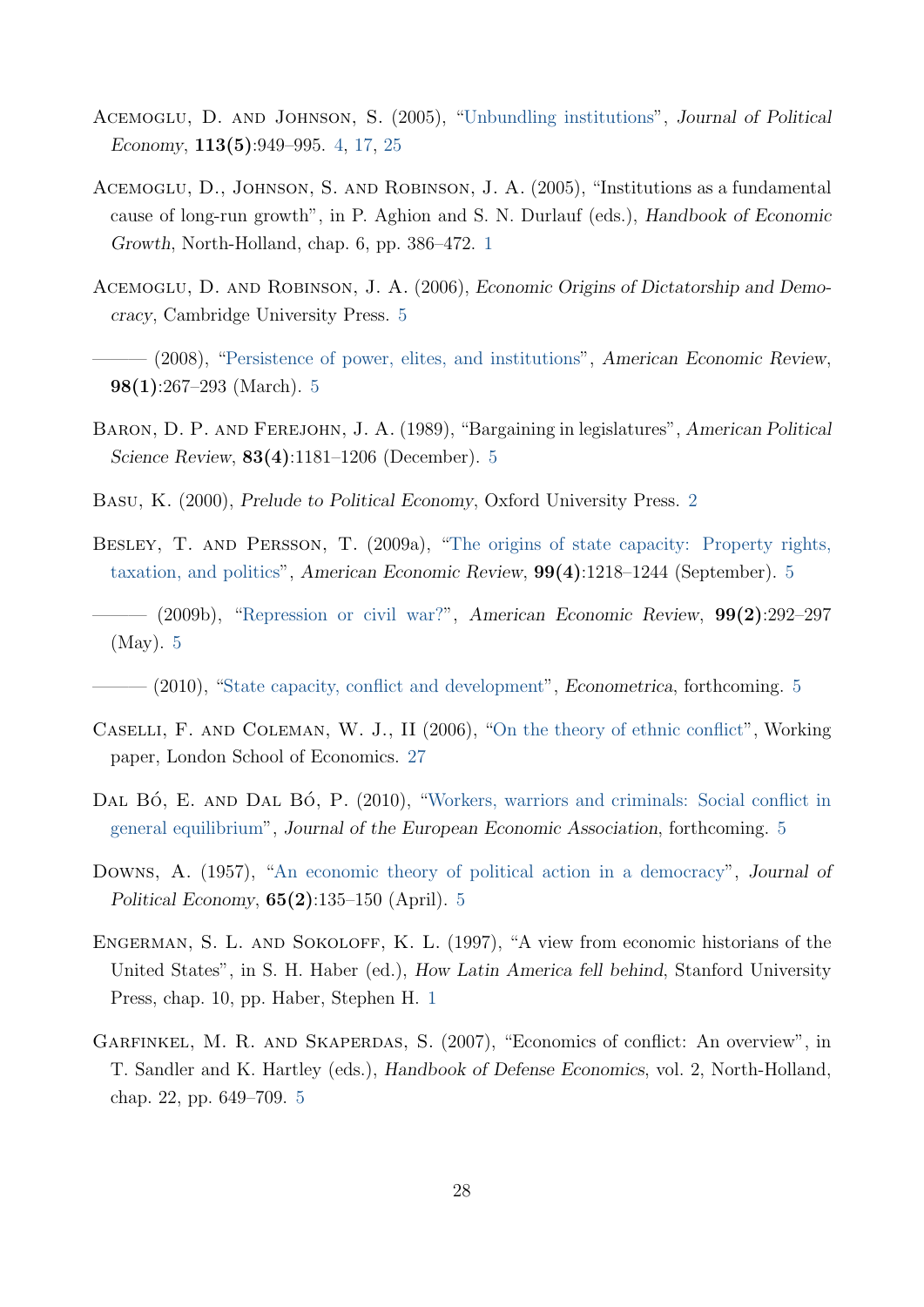- <span id="page-30-9"></span>Glaeser, E., Scheinkman, J. and Shleifer, A. (2003), "The injustice of inequality", Journal of Monetary Economics,  $50(1):199-222$  (January). [6](#page-7-1)
- <span id="page-30-4"></span>GREIF, A. (2006), Institutions and the Path to the Modern Economy, Cambridge University Press. [5,](#page-6-2) [26](#page-27-1)
- <span id="page-30-14"></span>Grossman, H. I. (2002), "'Make us a king': anarchy, predation, and the state", European Journal of Political Economy,  $18(1):31-46$  (March). [27](#page-28-4)
- <span id="page-30-6"></span>Grossman, H. I. and Kim, M. (1995), ["Swords or plowshares? A theory of the security of](http://www.jstor.org/stable/2138711) [claims to property"](http://www.jstor.org/stable/2138711), Journal of Political Economy, 103(6):1275–1288 (December). [5](#page-6-2)
- <span id="page-30-10"></span>Guriev, S. and Sonin, K. (2009), "Dictators and oligarchs: A dynamic theory of contested property rights", Journal of Public Economics,  $93(1-2)$ :1–13 (February). [6](#page-7-1)
- <span id="page-30-8"></span>HAFER, C. (2006), ["On the origins of property rights: Conflict and production in the state](http://dx.doi.org/10.1111/j.1467-937X.2006.00371.x) [of nature"](http://dx.doi.org/10.1111/j.1467-937X.2006.00371.x), Review of Economic Studies, 73(1):119–143 (February). [5](#page-6-2)
- <span id="page-30-0"></span>Hall, R. E. and Jones, C. I. (1999), "Why do some countries produce so much more output per worker than others?", Quarterly Journal of Economics, 114(1):83–116. [1](#page-2-1)
- <span id="page-30-7"></span>Hirshleifer, J. (1995), ["Anarchy and its breakdown"](http://www.jstor.org/stable/2138717), Journal of Political Economy,  $103(1):26-52$  $103(1):26-52$  $103(1):26-52$  (February). 5
- <span id="page-30-5"></span>Levy, G. (2004), "A model of political parties", Journal of Economic Theory, 115(2):250–277 (April). [5](#page-6-2)
- <span id="page-30-1"></span>MAILATH, G., MORRIS, S. AND POSTLEWAITE, A. (2001), ["Laws and authority"](http://www.princeton.edu/~smorris/pdfs/laws&authority.pdf), Working paper, Princeton University. [2](#page-3-0)
- <span id="page-30-13"></span>MALMENDIER, U. (2009), "Law and finance at the origin", Journal of Economic Literature, 47(4):1076–1108. [26](#page-27-1)
- <span id="page-30-12"></span>Myerson, R. B. (1993), "Incentives to cultivate favored minorities under alternative electoral rules", American Political Science Review, 87(4):856–869 (December). [11](#page-12-1)
- <span id="page-30-3"></span> $(2004)$ , "Justice, institutions and multiple equilibria", Chicago Journal of International Law,  $5(1):91-107$ . [2](#page-3-0)
- <span id="page-30-11"></span>- (2008), "The autocrat's credibility problem and foundations of the constitutional state", American Political Science Review, 102(1):125–139. [7](#page-8-4)
- <span id="page-30-2"></span>- (2009), "Learning from Schelling's Strategy of Conflict", Journal of Economic Literature, 47(4):1109–1125. [2,](#page-3-0) [22](#page-23-1)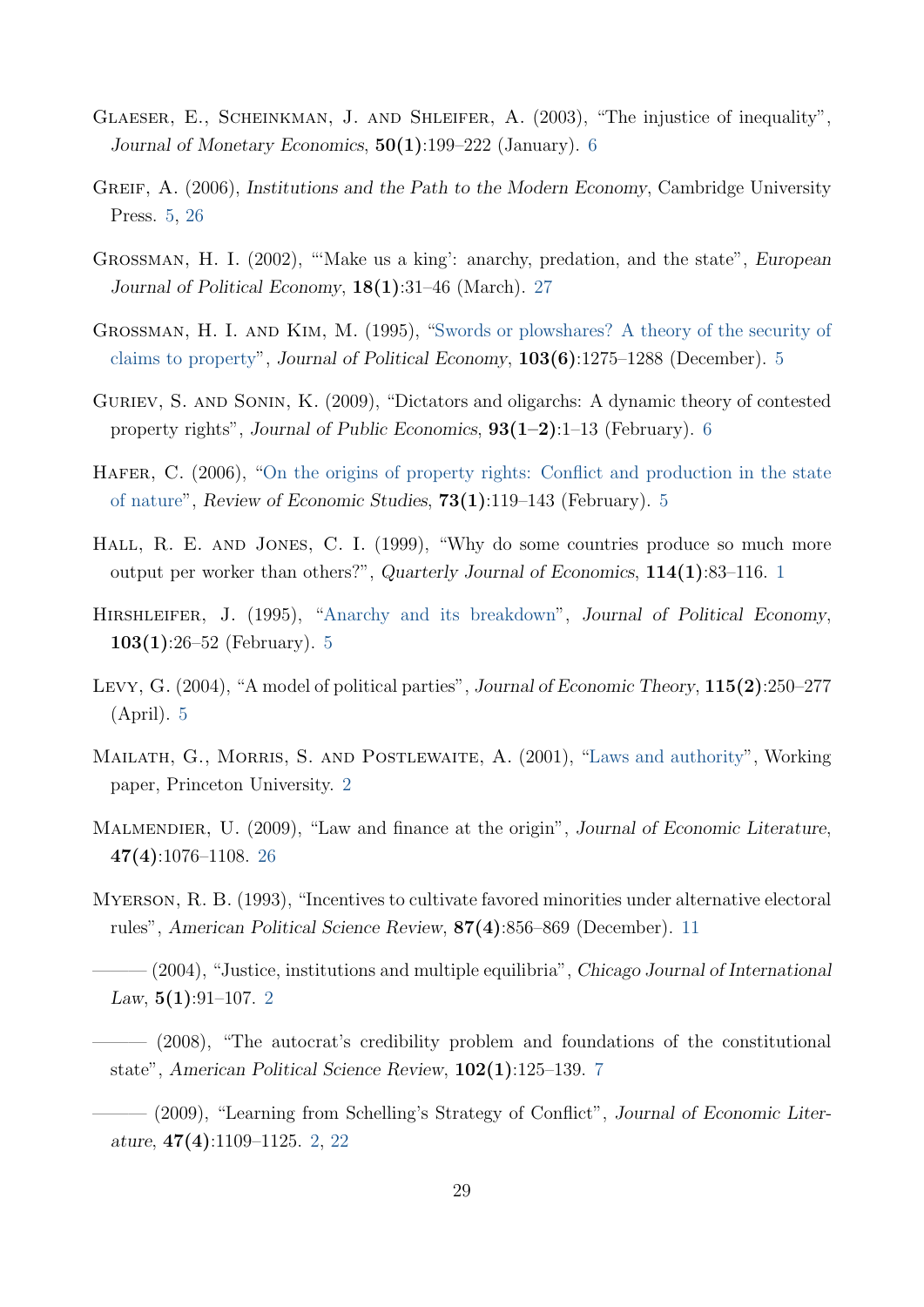<span id="page-31-6"></span> $(2010)$ , "Capitalist investment and political liberalization", Theoretical Economics,  $5(1):73-91.6$  $5(1):73-91.6$ 

- <span id="page-31-0"></span>NORTH, D. C. (1990), Institutions, institutional change, and economic performance, Cambridge University Press. [1](#page-2-1)
- <span id="page-31-1"></span>NORTH, D. C. AND WEINGAST, B. R. (1989), ["Constitutions and commitment: The evol](http://www.jstor.org/stable/2122739)[ution of institutional governing public choice in seventeenth-century England"](http://www.jstor.org/stable/2122739), Journal of Economic History, 49(4):803–832 (December). [1,](#page-2-1) [26](#page-27-1)
- <span id="page-31-3"></span>PERSSON, T. AND TABELLINI, G. (2000), Political Economics: Explaining Economic Policy, MIT Press. [5,](#page-6-2) [6,](#page-7-1) [17](#page-18-1)
- <span id="page-31-5"></span>PICCIONE, M. AND RAZIN, R. (2009), "Coalition formation under power relations", Theoretical Economics,  $4(1):1-15$  $4(1):1-15$  (March). 5
- <span id="page-31-4"></span>Ray, D. (2007), A Game-Theoretic Perspective on Coalition Formation, Oxford University Press. [5](#page-6-2)

<span id="page-31-2"></span>SCHELLING, T. C. (1960), The Strategy of Conflict, Harvard University Press. [2](#page-3-0)

# A Technical appendix

### <span id="page-31-7"></span>A.1 Proof of [Proposition 1](#page-11-0)

Start by fixing a particular choice of institutions, that is, a choice of army size  $a$  and the distribution of consumption across agents. These choices also determine the composition of  $A$  and  $P$ . This particular choice of institutions does not lead to any rebellion if and only if

$$
\max_{\mathcal{R}} \left\{ \int_{\mathcal{R} \cap \mathcal{P}} (U_{\mathbf{a}}' - U_{\mathbf{p}}(i)) dt + \int_{\mathcal{R} \cap \mathcal{A}} (U_{\mathbf{a}}' - U_{\mathbf{a}}(i)) dt + \delta d \right\} \leq \delta a \text{ s.t. } \mathbb{P}(\mathcal{R}) = a',
$$

where the size of the subsequent incumbent army  $a'$ , as well as  $U'_{a}$ , is taken as given. For a given  $\mathcal{R}$ , d is the measure of the set  $\mathcal{R} \cap \mathcal{A}$ . Now define disjoint sets  $\mathcal{R}_p \equiv \mathcal{R} \cap \mathcal{P}$  and  $\mathcal{R}_a \equiv \mathcal{R} \cap \mathcal{A}$ , and note that the maximization problem above is equivalent to

$$
\max_{\mathcal{R}_p, \mathcal{R}_a} \left\{ (a'-d)U'_a - \int_{\mathcal{R}_p} U_p(i)dt + d(U'_a + \delta) - \int_{\mathcal{R}_a} U_a(i)dt \right\} \le \delta a \text{ s.t. } \mathbb{P}(\mathcal{R}_p \cup \mathcal{R}_a) = a'. \quad \text{[A.1.1]}
$$

Now make the following definitions:

<span id="page-31-9"></span><span id="page-31-8"></span>
$$
\bar{U}_{\mathbf{p}} \equiv \frac{1}{1-a} \int_{\mathcal{P}} U_{\mathbf{p}}(i) di, \quad \bar{U}_{\mathbf{a}} \equiv \frac{1}{a} \int_{\mathcal{A}} U_{\mathbf{a}}(i) di, \text{ and} \qquad \qquad [\text{A.1.2a}]
$$

$$
\underline{U}_{\mathbf{p}}(r_{\mathbf{p}}) = \min_{\mathcal{R}_{\mathbf{p}}} \min_{\mathbf{s}.\mathbf{t}. \ \mathbb{P}(\mathcal{R}_{\mathbf{p}}) = r_{\mathbf{p}}} \left\{ \frac{1}{r_{\mathbf{p}}} \int_{\mathcal{R}_{\mathbf{p}}} U_{\mathbf{p}}(\iota) d\iota \right\}, \quad \underline{U}_{\mathbf{a}}(r_{\mathbf{a}}) = \min_{\mathcal{R}_{\mathbf{a}}} \min_{\mathbf{s}.\mathbf{t}. \ \mathbb{P}(\mathcal{R}_{\mathbf{a}}) = r_{\mathbf{a}}} \left\{ \frac{1}{r_{\mathbf{a}}} \int_{\mathcal{R}_{\mathbf{a}}} U_{\mathbf{a}}(\iota) d\iota \right\}.
$$
\n(A.1.2b)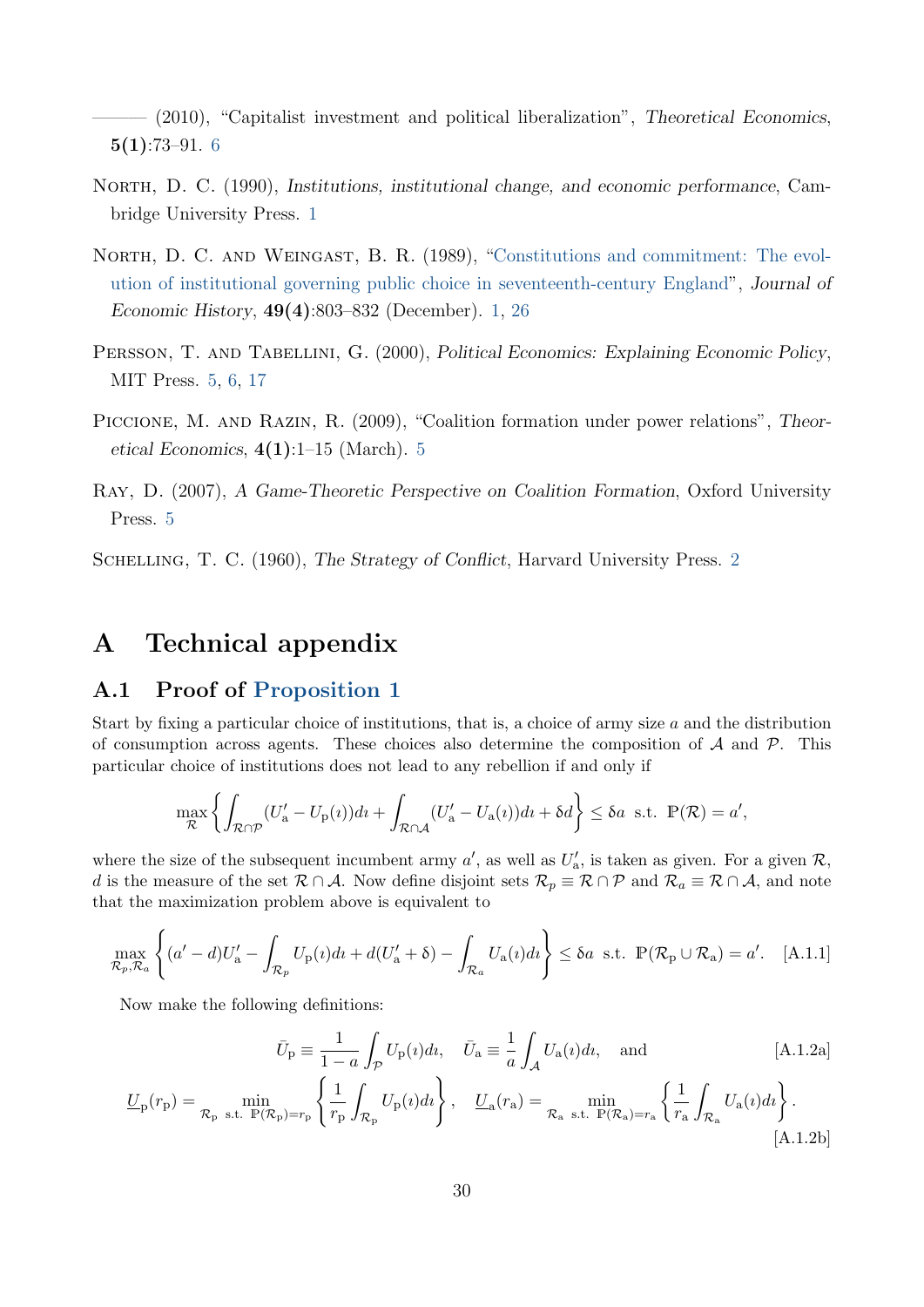<span id="page-32-4"></span>These definitions imply

<span id="page-32-3"></span>
$$
\underline{U}_{\rm p}(r_{\rm p}) \le \bar{U}_{\rm p},\tag{A.1.3a}
$$

with equality if and only if (i)  $C_p(i) = C_p$  for all *i* (with measure one), or (ii)  $u''(\cdot) = 0$  and  $r_p = 1 - a$ . Analogously,

<span id="page-32-6"></span><span id="page-32-2"></span><span id="page-32-1"></span>
$$
\underline{U}_{\mathbf{a}}(r_{\mathbf{a}}) \le \bar{U}_{\mathbf{a}},\tag{A.1.3b}
$$

with equality if and only if (i)  $C_a(i) = C_a$  for all *i* (with measure one), or (ii)  $u''(\cdot) = 0$  and  $r_a = a$ .

The definitions in  $[A.1.2a]$  imply that the constraint  $[A.1.1]$  is equivalent to

$$
\max_{d \in \mathcal{D}(a,a')} \left\{ (a'-d)U'_a - (a'-d)\underline{U}_p(a'-d) + d(U'_a + \delta) - d\underline{U}_a(d) \right\} \le \delta a, \tag{A.1.4}
$$

where  $\mathscr{D}(a, a') \equiv [\max\{0, a + a' - 1\}, \min\{a, a'\}]$ . Rearranging terms yields

$$
a'(U'_{\mathbf{a}} - \bar{U}_{\mathbf{p}}) + \max_{d \in \mathcal{D}(a, a')} \left\{ d(\bar{U}_{\mathbf{p}} - \bar{U}_{\mathbf{a}} + \delta) + (a' - d)(\bar{U}_{\mathbf{p}} - \underline{U}_{\mathbf{p}}(a' - d)) + d(\bar{U}_{\mathbf{a}} - \underline{U}_{\mathbf{a}}(d)) \right\} \le \delta a, \text{ [A.1.5]}
$$

making use of the definitions in [\[A.1.2a\]](#page-31-8) again.

Now consider a Markovian equilibrium with  $a = a'$  and  $U'_{a} = \bar{U}_{a}$ . Let

$$
D \equiv \max_{d \in [\max\{0, 2a-1\}, a]} \left\{ d(\bar{U}_{\mathbf{p}} - \bar{U}_{\mathbf{a}} + \delta) + (a - d)(\bar{U}_{\mathbf{p}} - \underline{U}_{\mathbf{p}}(a - d)) + d(\bar{U}_{\mathbf{a}} - \underline{U}_{\mathbf{a}}(d)) \right\},
$$
 [A.1.6]

where  $d^*$  is the smallest value (without loss of generality) of  $d$  that maximizes the above expression. The single constraint  $[A.1.4]$  to which the equilibrium institutions are subject must be binding. Thus, by substituting the solution of the problem in  $[A.1.6]$  into  $[A.1.4]$ , and after some rearrangement:

$$
a\bar{U}_a - d^* \underline{U}_a(d^*) = (a - d^*)(\delta + \underline{U}_p(a - d^*).
$$
 [A.1.7]

First, note that  $d^* < a$ , otherwise higher taxes on producers would be feasible. Substituting the inequalities in [\[A.1.3a\]](#page-32-3) and [\[A.1.3b\]](#page-32-4) into [\[A.1.7\]](#page-32-5) yields

<span id="page-32-5"></span>
$$
\bar{U}_{\mathbf{p}} - \bar{U}_{\mathbf{a}} + \delta \ge 0,
$$

with equality if payoffs are equalized among army members and among producers. Thus, if payoffs are equalized, then the value of  $D$  in [\[A.1.6\]](#page-32-2) is necessarily zero.

Now suppose that payoffs among the producers are not equalized. Then  $(\bar{U}_{\rm p} - \underline{U}_{\rm p}(a - d))$  is strictly positive for  $d > 2a - 1$  since this ensures  $a - d < 1 - a$ , the total measure of producers. Moreover, for  $d < a$ , the coefficient multiplying this term in [\[A.1.6\]](#page-32-2) is positive as well. As the other terms in [\[A.1.6\]](#page-32-2) would be non-negative, and since such a choice of d is feasible (as  $a < 1$ ), the value of D would be positive. As has been seen,  $D = 0$  is possible if institutions equalize payoffs within groups. This can be achieved without affecting the other terms in the constraint [\[A.1.5\]](#page-32-6), and without decreasing the objective function. Hence, in a Markovian equilibrium, payoffs of producers must be equalized.

Analogously, if payoffs among army members are not equalized, then  $(\bar{U}_a - \underline{U}_a(d))$  is strictly positive for  $d < a$ . For  $d > 0$ , this term has a positive coefficient in [\[A.1.6\]](#page-32-2). Such a choice is feasible  $(a < 1)$ , and the other terms appearing in [\[A.1.6\]](#page-32-2) would be non-negative. Again, D would hence be positive. Since  $D = 0$  is feasible, a similar argument to that above shows that payoffs of army members must be equalized.

### <span id="page-32-0"></span>A.2 Proof of [Proposition 2](#page-22-3)

0. If  $s > 0, a^* > \hat{a}$ .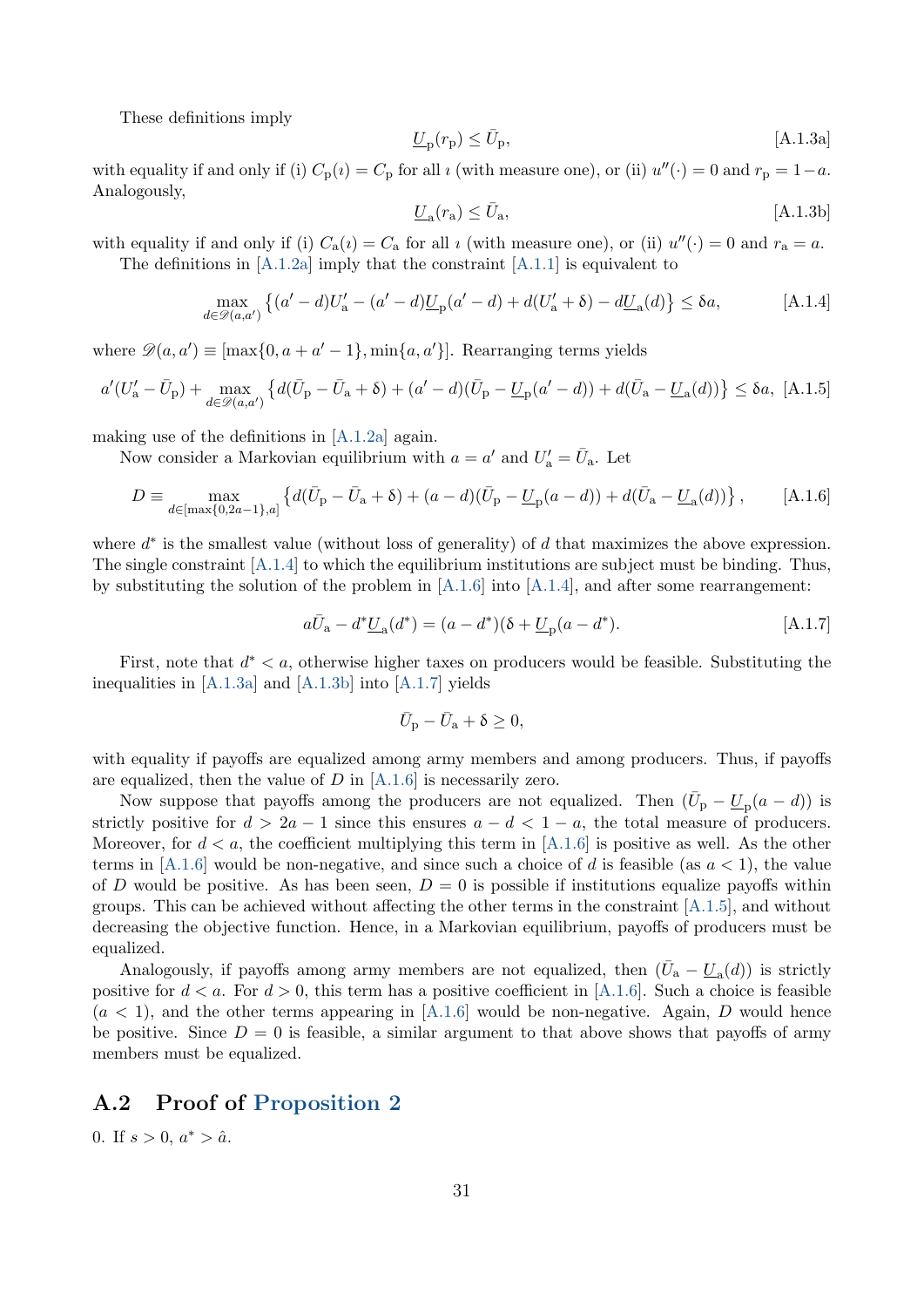If  $s > 0$ , consumption at the second stage is not the same for all producers: those who invested have to get more than the others (to compensate for effort). So, the no-rebellion constraint of those producers who invested cannot be binding. Now, that implies that the army would benefit from expropriating their capital, so that their consumption would be exactly the same as the consumption of the other producers. But if  $a^* \leq \hat{a}$ , a rebellion in the second stage is costless for the members of the incumbent army: they can expropriate capital from those who invested at no cost. But that cannot happen in equilibrium.

1. If  $s > 0$ , [\[3.2\]](#page-21-0) and [\[3.5\]](#page-22-1) cannot both bind.

Suppose they do, then imposing equilibrium, they imply:

$$
q - \tau_q + s \frac{\epsilon^* - \epsilon_L}{2} = U_a - \delta
$$

$$
U_a = \frac{(q+\delta)^2}{q+2\delta} + (1-a)s\kappa - \delta \frac{a}{\hat{a}} + \delta
$$

Plugging the value of  $U_a$  in the first one,

$$
q - \tau_q + s \frac{\varepsilon^* - \varepsilon_L}{2} = \frac{(q + \delta)^2}{q + 2\delta} + (1 - a)s\kappa - \delta \frac{a}{\hat{a}}
$$

which contradicts [\[3.4\]](#page-22-1).

2. [\[3.5\]](#page-22-1) cannot be the only one that binds.

Trivial.

3. [\[3.2\]](#page-21-0) cannot be the only one that binds.

Suppose is the only one that binds. Getting  $\tau_q$  from equation [\[3.2\]](#page-21-0) and substituting it at the objective function, we get:

$$
U_{\rm a} = \frac{1-a}{a} \left( q - U_{\rm a}' + \delta \frac{a}{a'} + s \frac{2 \kappa - \epsilon^* - \epsilon_L}{2} \right)
$$

The first order condition with respect to a yields

$$
a^* = \frac{\delta}{q + 2\delta + s\frac{2\kappa - \epsilon^* - \epsilon_L}{2}} < \hat{a}
$$

But  $a^* < \hat{a}$  is a contradiction.

4. So [\[3.4\]](#page-22-1) binds. Using the constraint to get an expression for  $\tau$  and substituting it in the objective function, we obtain

<span id="page-33-0"></span>
$$
U_{\rm a} = \frac{1-a}{a} \left( as \kappa + \delta \frac{a}{\hat{a}} - s \varepsilon^* - \frac{\delta^2}{q + 2\delta} \right)
$$
 [A.2.1]

5. Substituting the expression for  $U_a$  from [\[A.2.1\]](#page-33-0) into [\[3.5\]](#page-22-1) and doing algebra, we get:

<span id="page-33-1"></span>
$$
a^* \ge \frac{\delta \hat{a} + s \epsilon^*}{\delta + s \epsilon^*} \tag{A.2.2}
$$

6. Now need to show that [\[3.5\]](#page-22-1) is binding. To show that, (a) we show a contradiction when assuming that only [\[3.4\]](#page-22-1) is binding and (b) we show a contradiction when assuming that [\[3.2\]](#page-21-0) and [\[3.4\]](#page-22-1) are binding.

6a. If [\[3.4\]](#page-22-1) is the only constraint binding, the solution is given by the unconstrained maximization